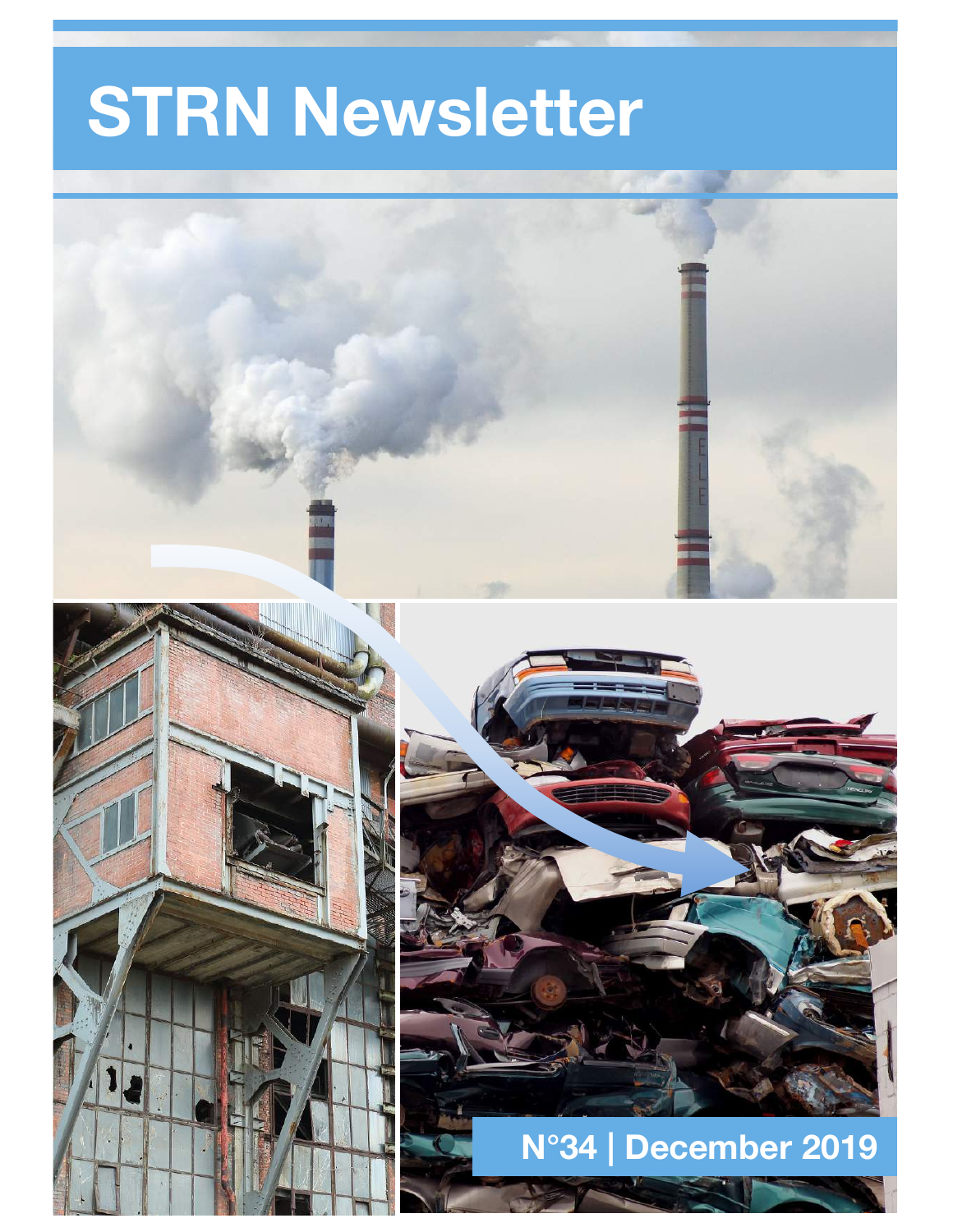

### Newsletter 34 – December 2019

### Content

- Editorial p. 2
- EIST Journal p. 4
- STRN Events p. 5
- Other Events p. 5
- Other News p. 6
- Publications p. 13

### Special on Decline

Deliberate destabilization by Bruno Turnheim – p. 9

Coal phase-out by Adrian Rinscheid and Aya Kachi – p. 10

Decline and justice: Interview with Jennie Stephens – p. 11

### About

The STRN newsletter is published four times a year. The next issue will appear in March 2020.

Cover: Decline-related images (source: pixabay.com)

# **Editorial**



by Daniel Rosenbloom, University of Toronto daniel.rosenbloom@utoronto.ca

While the lion's share of climate policy remains focused on innovation, there is mounting engagement with policies and initiatives targeting the decline of environmentally damaging technologies, practices, and substances. Over the past few years, the ranks of governments and businesses committing to phase out coal from the electricity system have swelled (see the Powering Past Coal Alliance at 91 members and counting). We have also witnessed a growing number of jurisdictions move to ban certain single use plastics. And, in transport, national and subnational governments from Norway to British Columbia have announced that they will end the sale of new internal combustion engine cars within the next two decades or so.

Efforts to promote the decline of fossil fuels extend even further, however. The financial resources of carbon-intensive systems are also being targeted through global initiatives to divest from fossil fuel assets. According to divestinvest.org, over one thousand organizations and nearly six times as many individuals have made divestment commitments worth over 8 trillion dollars in total. There are also increasing calls to end fossil fuel subsidies and the privileged position of fossil fuel interests in political decision-making.

This growing emphasis on the intentional decline of fossil fuels mirrors a similar turn in transitions research. Rather than focusing on innovation, transition scholars have increasingly moved to study the processes surrounding the destabilization of socio-technical systems such as electricity, agri-food, or mobility. They have shed light on the sites and patterns of pressures that upset carbon-intensive regimes and their pathdependent trajectories. Studies have identified the many functions policies will need to fulfill in order to support destabilization and break carbon lock-ins. These functions involve placing pressure on regimes by: disincentivizing or banning incumbent technologies (from phase-outs to carbon pricing); reforming core rules (to support broader societal goals); eroding resources (financial or otherwise); and weakening actor networks and access to decisionmakers (rebalancing advisory boards to limit incumbent involvement). Transition scholars also point to the importance of developing coherent policy mixes that target multiple pressure points and drive system change.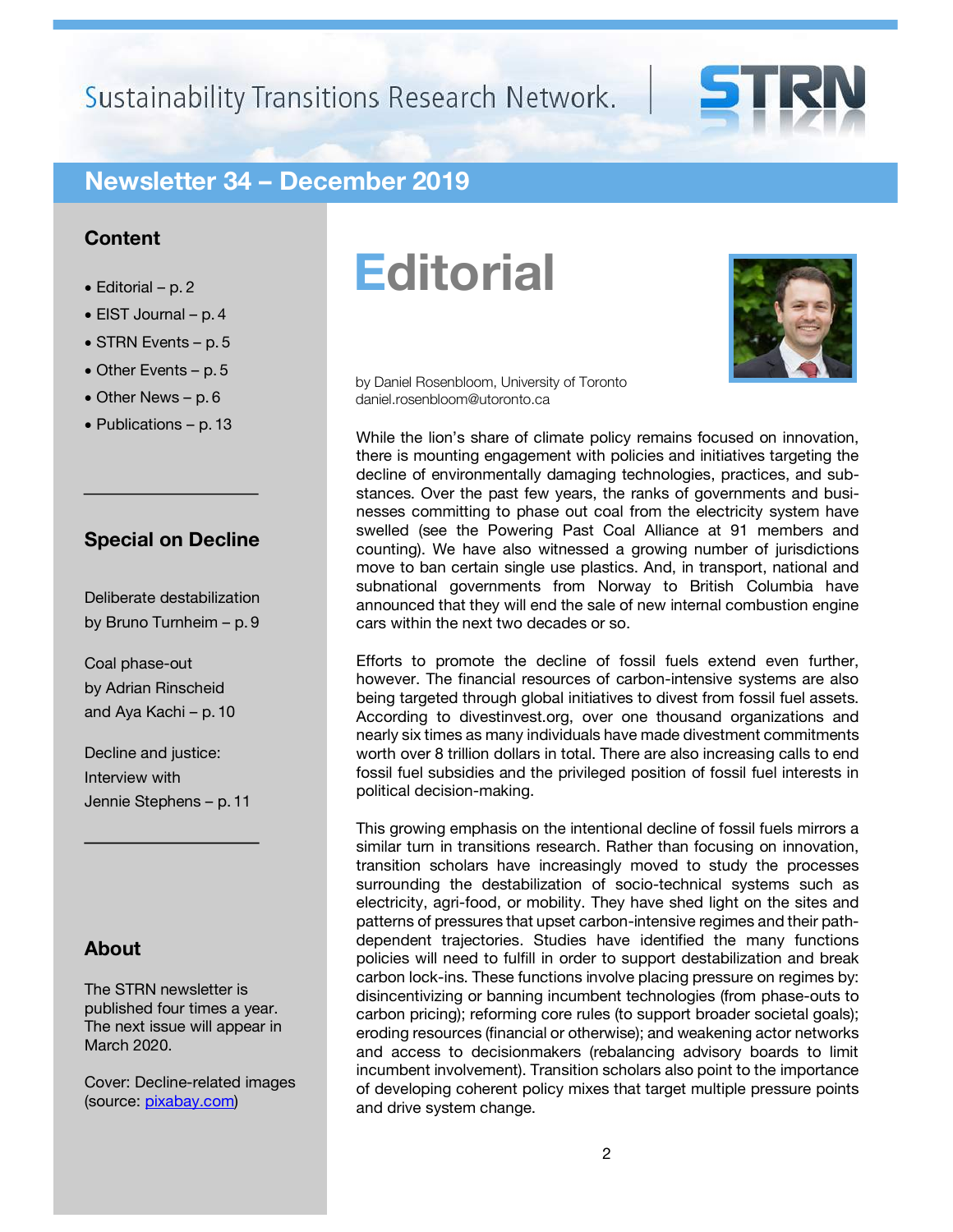While the growing engagement around decline in transitions research and policy is promising, it is not without challenges. First, decline should not be interpreted as a call against all incumbency. In a number of instances, reconfiguration (a layering of old and new) rather than full substitution (only new) may be a more practicable pathway. Second, a focus on deliberate decline is likely to yield considerable political resistance that will need to be overcome. In contrast to innovation, which might take decades to manifest as a disruptive force, decline-related efforts such as coal phase-outs represent immediate and direct threats to longstanding fossil fuel interests. Third, and relatedly, there are individuals and communities that will be caught up in these disruptive episodes where livelihoods and local economies are entwined with fossil fuel production and use. Impacts on these communities must be mitigated, which opens an important conversation around just transitions and the societal benefits of transformation.

A series of contributions to this newsletter take up these issues. Bruno Turnheim traces the history of destabilization research in transition scholarship, pointing to promising future research directions but also important challenges. Adrian Rinscheid and Aya Kachi reflect upon the prospects of phase-outs in low-carbon transitions and introduce their project on the political economy of coal policy. Rounding out these contributions, Jennie Stephens responds to my questions about the justice dimensions of decline.

Taken together, decline represents an important avenue for transition research and practice. It is needed in the face of deep carbon lock-ins and strategic efforts by many incumbents to resist, coopt, or slow down transformative pathways toward sustainability. Without engaging seriously with decline, there is a risk that problematic arrangements will persist for decades and undermine our ability to mitigate the worst impacts of climate change and other sustainability challenges. Even though political and societal efforts that target decline are gaining prominence, they are still fragmented and fossil fuels remain firmly embedded. So, while current initiatives might eventually lead to a 'death by a thousand cuts' for fossil fuel arrangements, concerted and broader efforts toward decline will be needed to accelerate this process.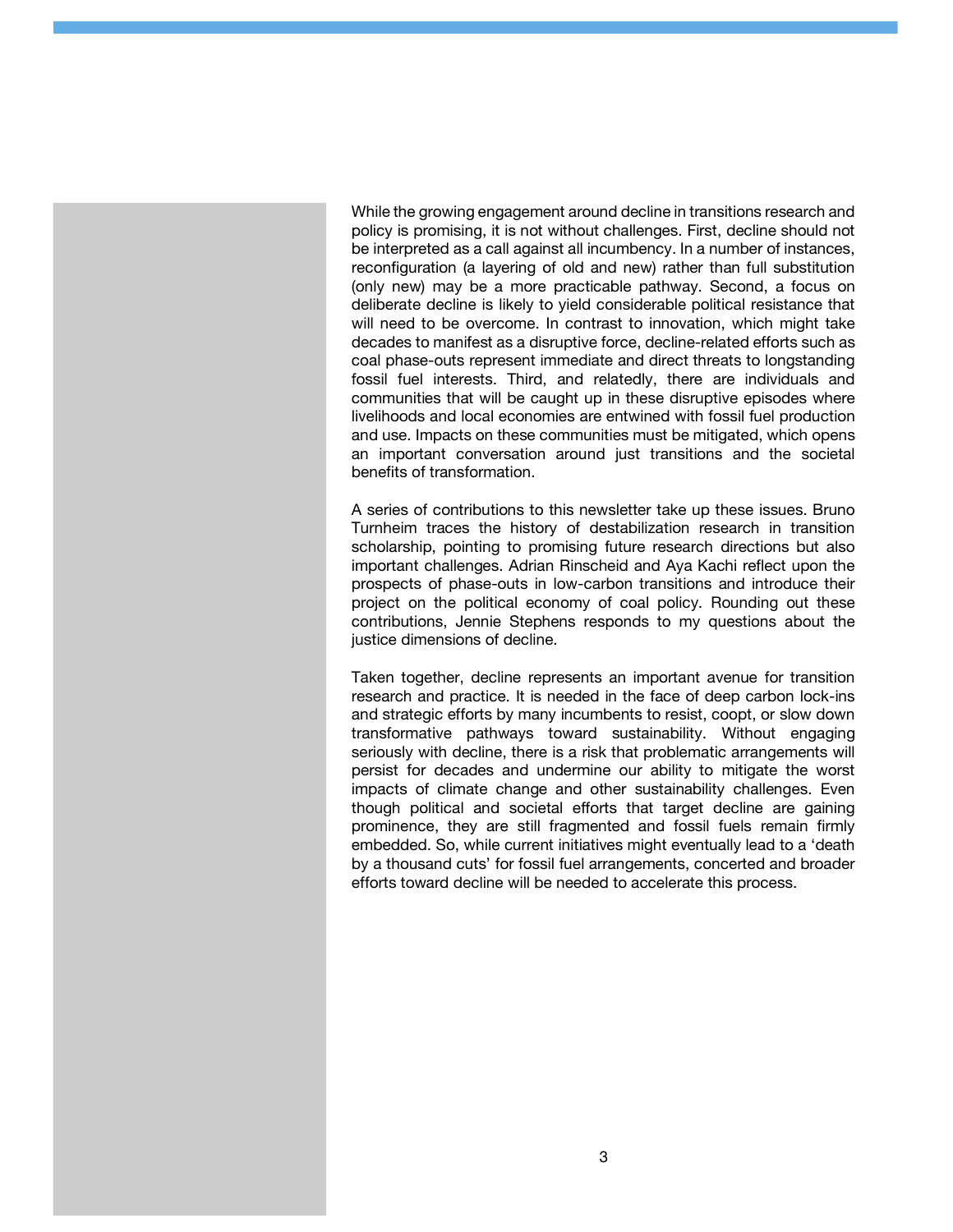## EIST Journal

Volume 33 (November 2019) has just been published. It contains 19 articles and a book review.

- § Institutional entrepreneurship in the platform economy: How Uber tried (and failed) to change the Dutch taxi law, by P. Pelzer, K. Fenken and W. Boon
- A heuristic for conceptualizing and uncovering the determinants of agency in socio-technical transitions, by M. Duygan, M. Stauffacher and G. Meylan
- § Agency in transition: The role of transnational actors in the development of the off-grid solar PV regime in Uganda, by P. Lakshmi Bhamidipati, U. Elmer Hansen and J. Haselip
- § Transformative versus conservative automotive innovation styles: Contrasting the electric vehicle manufacturing strategies for the BMW i3 and Fiat 500e, by B.K. Sovacool, J.-C. Rogge, C. Saleta and E. Masterson-Cox
- § Coping with uncertainties of sustainability transitions using exploratory modelling: The case of the MATISSE model and the UK's mobility sector, by E.A. Moallemi and J. Köhler
- § Innovation challenges of utilities in informal settlements: Combining a capabilities and regime perspective, by M.J. van Welie, B. Truffer and H. Gebauer
- § Conditions for the deliberate destabilisation of established industries: Lessons from U.S. tobacco control policy and the closure of Dutch coal mines, by H. Endresen Normann
- The role of regime-level processes in closing the gap between sustainable city visions and action, by R. Huxley, A. Owen and P. **Chatterton**
- Sharing is caring: The role of culture in the transformative capacity and continuation of agrifood networks, by M. Hubeau et al.
- Markets as leverage points for transformations of economic systems: The example of the German bioeconomy, by H. Schanz, J. Federer and M. Wilczynski
- § How the regime hampered a transition to renewable electricity in Hungary, by M. Antal
- Incumbent Resistance and the Solar Transition: Changing Opportunity Structures and Framing Strategies, by D. Lee and D.J. Hess
- § Towards sustainable urban basic services in low-income countries: A Technological Innovation System analysis of sanitation value chains in Nairobi, by M.J. van Welie, B. Truffer and X.-S. Yap
- Align, adapt or amplify: Upscaling strategies for car sharing business models in Sydney, Australia, by L.L.J. Meijer, F. Schipper and J.C.C.M. Huijben
- Conceptualising the built environment to inform sustainable urban transitions, by J. Nielsen and M.A. Farrelly
- **•** Technological innovation system analysis in a follower country – The case of offshore wind in Poland, by J. Sawulski, M. Gałczyński and R. Zajdler
- § Community-based initiatives and the politicization gap in socio-ecological transitions: Lessons from Portugal, by J. Morais Mourato and A. Bussler
- § Governance of the circular economy: A comparative examination of the use of standards by China and the United Kingdom, by A. Flynn, N. Hacking and L. Xie
- **•** A transition to an innovative and inclusive bioeconomy in Aragon, Spain, by A. Sanz-Hernández, M.V. Sanagustín-Fons and M.E. López-Rodríguez

Book review:

■ Energy and Economic Growth: Why We Need a New Pathway to Prosperity by Timothy J. Foxon. 2018. Earthscan for Routledge. Abingdon, by R. Fouquet

In addition, several responses to the transitions research agenda paper are already online (in press section). We will soon collect these in a special issue format (foreseen to include 8 to 10 contributions).

Finally, some news items:

§ First, in September we have added a fourth associate editor to the team, namely prof. Paula Kivimaa (Finish Environment Institute and SPRU-Sussex). This reduces the work load for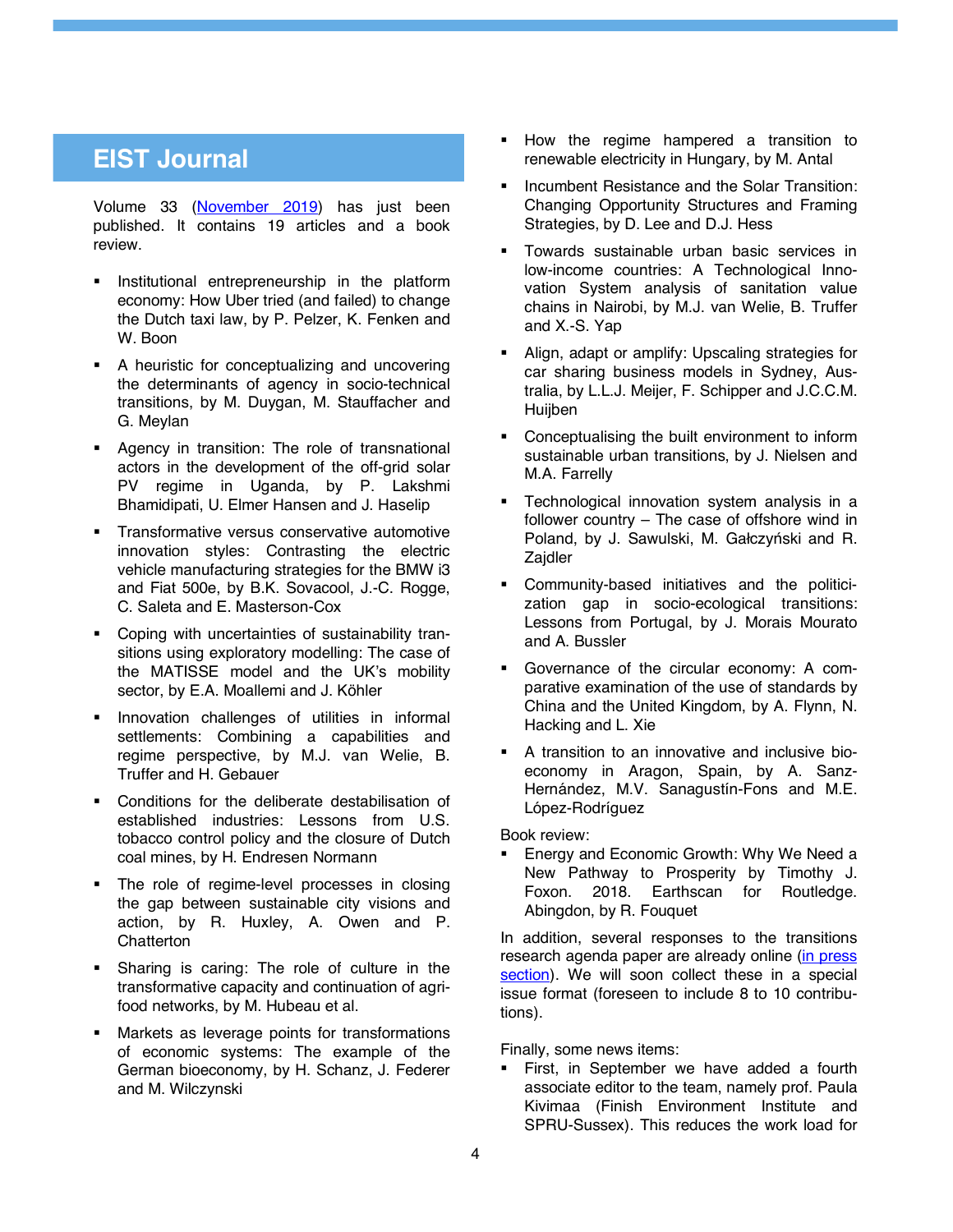the other editors, given the increasing number of submissions to EIST.

- Second, the latest impact factor of EIST has been released. It stands at 7.514, which is nice.
- Third, I intend to step down as editor-in-chief around July 2021. This gives sufficient time to find a successor, for which in due time a search process will start guided by a committee consisting of editorial team members, STRN board members and possibly additional senior researchers.

As always, we look forward to receive your submissions and comments. Please don't forget to read, and if relevant cite, EIST.

Jeroen van den Bergh, Editor-in-Chief

## **STRN Events COLLEGE STRN Events**

### *Upcoming*

### 5th NEST conference, Zurich, May 7-8, 2020

Surging right before the deadline, submissions to participate in the 5<sup>th</sup> NEST conference have surpassed the organizers' expectations. In total, about 100 submissions were sent from all corners of the World, from North America to South Africa, East Asia and the North of Europe. In the coming weeks, the organizing committee will carefully review the submissions and select 80 participants based on scientific relevance and quality of the applications.

Decisions will be communicated by mid-January.



We expect the 5<sup>th</sup> NEST conference to be an exciting event. The organizers thank all applicants for their interest.

For further inquiries, please contact the organizing team at transitions.nest@gmail.com

### IST 2020 conference, Vienna, August 18-21

Planning for the 11<sup>th</sup> IST conference is in full swing. The call for papers will be published in the next days and the deadline for sending your paper abstracts or session proposals will be end of January 2020.

For further inquiries, please contact the organizing team at ist2020@ait.ac.at

### *Upcoming*

PhD course: Cities in climate and energy transformations, Bergen, June 8-18, 2020

This course is part of the Bergen Summer Research School and examines what roles cities and urban regions play in climate and energy transformations. The world is urbanising rapidly. At the same time, the world must accelerate climate action – and cities are key actors to deliver much of the requisite action.

Cities have critical policy tools at their disposal. A C40 report identifies major opportunities such as decarbonising the electricity grid, optimising building energy use, enabling sustainable mobility and improving waste management. Cities are also important political change arenas. While many national leaders have sidestepped climate commitments, city leaders have stepped up theirs. City networks equip ambitious leaders and planners locally and globally, enabling shared resources, ideas and experiences. Cities host civil society climate politics, ranging from youth-led 'climate strikes' to 'yellow vest' protests. These contentious forces behind urban change merit critical examination.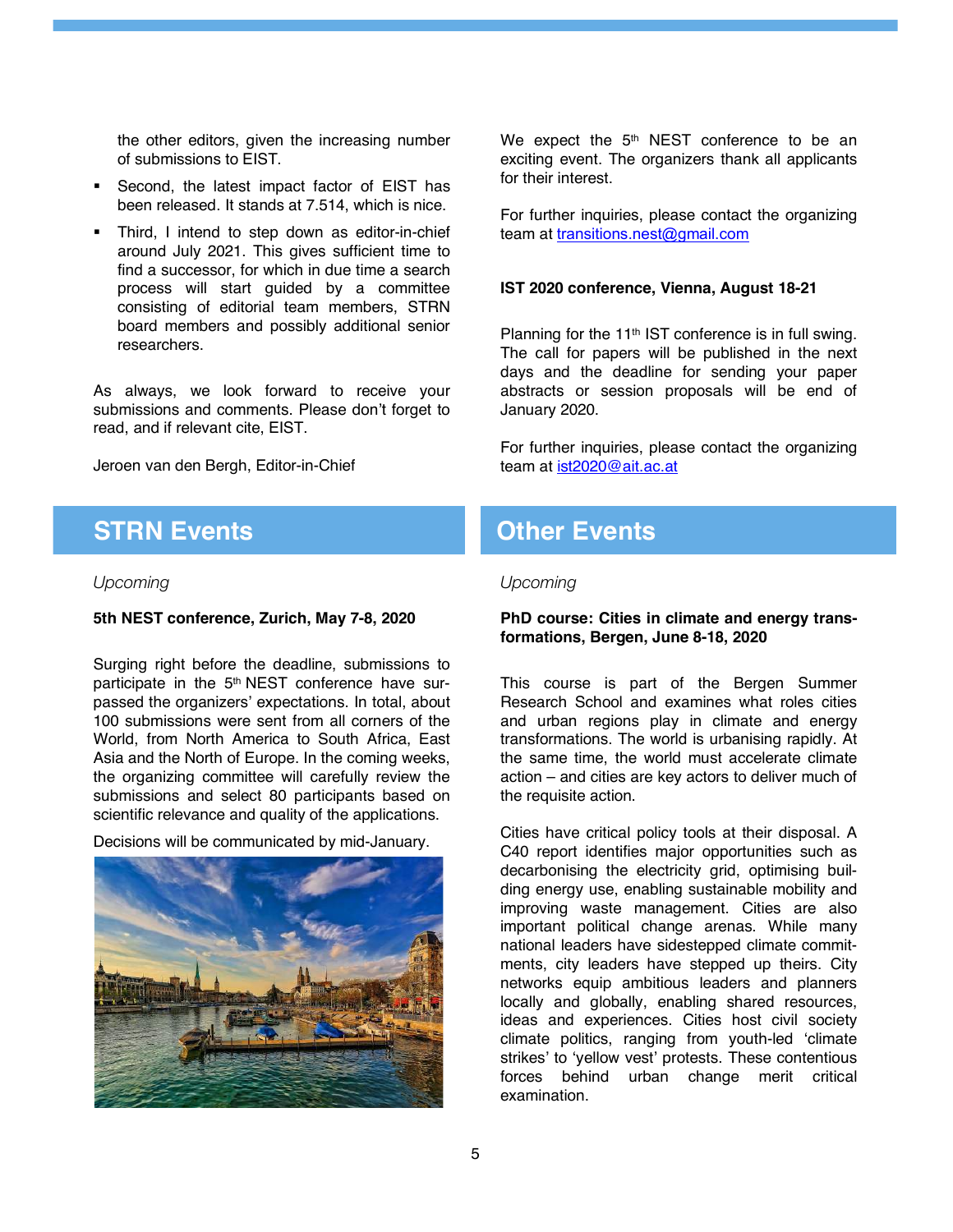Course participants and faculty will unpack a wellrounded understanding of how cities and urban regions are shaping the global trajectory of climate and energy transformations.

The course uses lectures, group discussions, video content and workshops with concrete examples that reflect and advance our collective thematic understanding. Through innovative techniques, we channel insights from participants' projects and seek to engender actionable knowledge.

Application deadline: 1 February 2020

### More information

Håvard Haarstad and Siddharth Sareen

EGOS, July 2-4, 2020 Hamburg. Sub-theme on Sustainability Transitions: Bridging Systems and Organizational Perspectives to Tackle Grand Challenges

Our sub-theme at the upcoming **EGOS** colloquium in Hamburg will bring together scholars who study grand sustainability challenges and transformation from different perspectives, including systems and organizations. We are particularly interested in contributions that explore new approaches, perspectives, and methods.

Deadline for submission of short papers (3000 words) is January 14, 2020.

### More information

Jochen Markard, Birthe Soppe, Taran M. Thune

### Other News

### *Policy Impact*

### The European Environment - State and Outlook 2020: Knowledge for transition to a sustainable Europe

New report by the European Environment Agency

The European Environment Agency launched its SOER-2020 report on 4 December 2019, in time to feed into the European Commission's deliberations on the European Green Deal. The EEA's flagship report not only describes many worsening environmental trends (e.g. in biodiversity, climate change, marine environment, chemical pollution), but also emphasizes the urgent need for sustainability transitions. Chapter 17 of the report ('Responding to sustainability challenges') focuses entirely on sustainability transitions, drawing extensively on concepts and empirical research from our community. In his foreword, the Executive Director therefore notes that SOER-2020 is "the EEA's most comprehensive integrated assessment to date, and the first to address rigorously our systemic challenges in the context of the sustainability transitions that we, as a society, must make."

The executive summary also highlights core ideas from the STRN community, noting that: "A growing body of research and practice provides insights into how fundamental systemic change can be achieved. Such transitions are long-term processes that depend critically on the emergence and spread of diverse forms of innovation that trigger alternative ways of thinking and living — new social practices, technologies, business models, nature-based solutions, and so on. (…) Environmental policy tools remain essential. But enabling systemic change will require a much broader policy mix to promote innovation and experimentation, to enable new ideas and approaches to spread, and to ensure that structural economic change produces beneficial and fair outcomes" (p. 9).

The report can be downloaded from the **EEA** website.

### Accelerating the low carbon transition: The case for stronger, more targeted and coordinated international action.

New report by David Victor, Frank Geels, and Simon Sharpe

This new policy report, aimed at the international climate policy community, moves the debate from a focus on pledges/targets and economy-wide instruments towards a focus on situated systems, ongoing innovation dynamics, and more targeted cooperation between government, business, and civil society. The report combines insights from transitions theory and international relations theory, and applies the insights to ten carbon-intensive sectors (electricity, building, agro-food, trucking, cars, aviation, shipping, steel, cement, plastics). Each international sector analysis discusses: the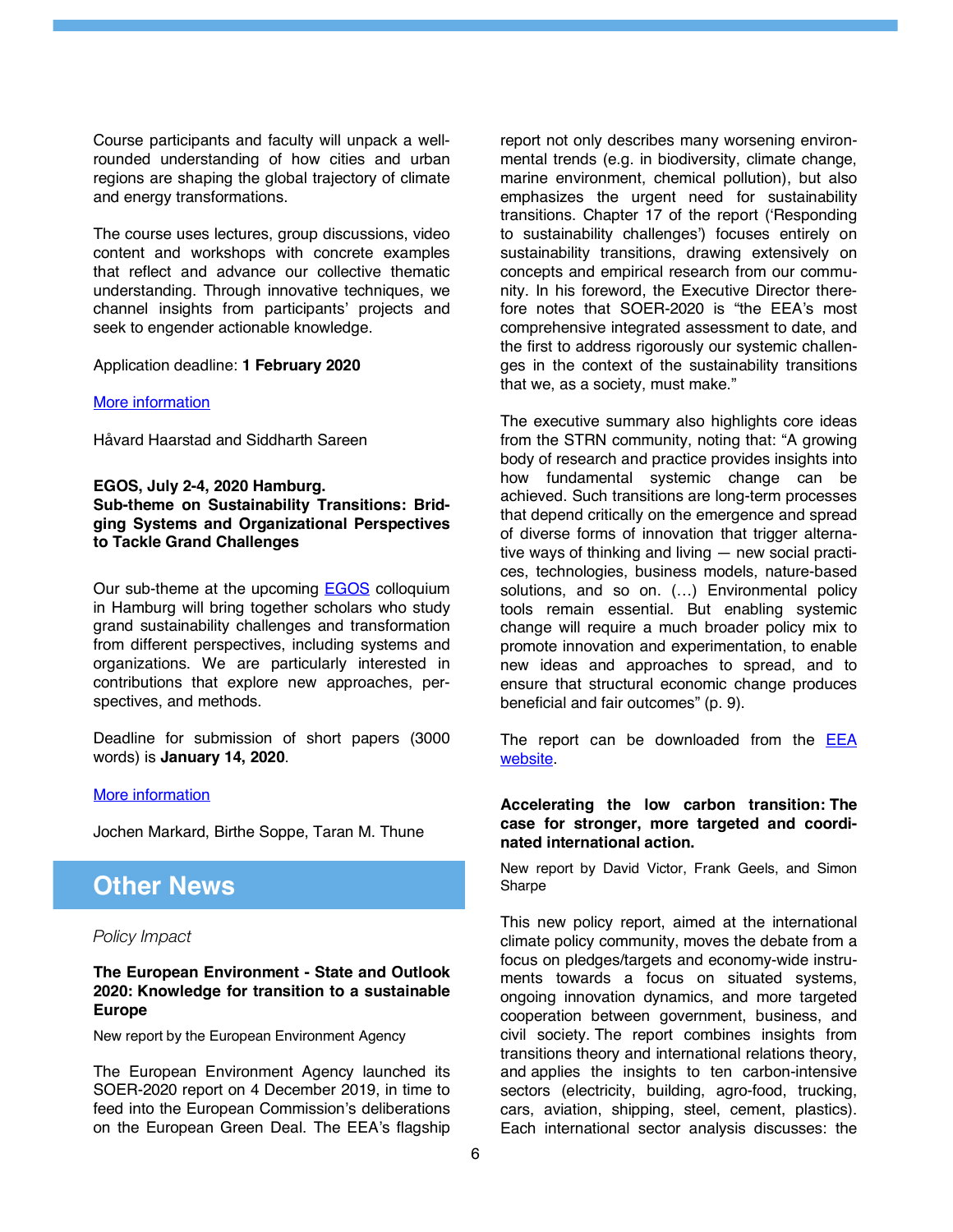stage of the low-carbon transition, mitigation options, nature of the problem now, and how coordinated action can accelerate the transition in emergence, diffusion and reconfiguration phases. It concludes that most sectors are still in the early phase of low-carbon transition, but also identifies leverage points for acceleration.

The report can be downloaded at the website of the Energy Transition Commission.

### *New projects*

### Household innovation and the transition to the low waste city

The School of Social Science and Monash Sustainable Development Institute at Monash University (Melbourne), together with the University of Gothenburg (Sweden), have been granted funding from the Australian Research Council for a new three-year discovery project. Drawing on scholarship in sustainability transitions, household consumption studies and political science, the main objective is to develop and test an interdisciplinary comparative framework to understand household innovation in low waste transitions.

A key methodological innovation will follow a participatory action logic, through which this study will recruit and work with 50 households to co-design and evaluate their own low waste household experiments. In combination with household surveys in Adelaide, Brisbane and Melbourne, and through comparative analysis of policy rationales in Sweden and Australia, the study ultimately seeks to develop progressive theory and policy perspectives on household behaviour and innovation in low waste transitions. Amongst others, the project will host an international research workshop on households, innovation and pathways in sustainability transitions with leading scholars from the fields of sustainability transitions, consumption studies, urban geography and environmental governance in Prato, Italy.

For more information, please contact **Ruth Lane** or Rob Raven.

### IDEALE Interplay between national defence and low-carbon energy policies: A sustainability transitions perspective

IDEALE is an Academy of Finland fellowship project lead by Research Professor Paula Kivimaa. It will connect the research streams of sustainability transitions, energy and national security, and policy interplay (policy coherence and policy integration) to analyse the interconnections between energy and security policies. Empirical research will be carried out on Finland, Estonia, Norway and Scotland. The objectives are: to develop the study of policy interplay (policy coherence & policy integration) conceptually and methodologically by incorporating elements of sustainability transitions and security studies; to conduct deep and extensive empirical analysis of synergies and conflicts between national defence and security policy and energy policy from the perspective of sustainability transitions in Finland, Estonia, Norway and Scotland; and to create novel theoretical insights regarding sustainability transitions in connection to national defence and security as extensions to energy security. The project will run from September 2019 until August 2024.

For more information contact Paula Kivimaa.

### New project on "Social innovation in energy transitions" (SONNET)

A new EU-funded project called SONNET draws on sustainability transitions research, energy studies and social innovation research to investigate which conditions enable social innovation in the energy sector. SONNET will combine a variety of qualitative and quantitative methodological approaches that inform and complement each other. These include, among others, the mapping of 500 social innovation initiatives in the energy sector, in-depth case studies of 30 of these initiatives, 6 experimental City Labs in the SONNET cities, and 3 national citizen surveys.

The project aims to build and strengthen the innovative capacities and strong networks of social innovation and energy actors, identify new market opportunities for social innovation in the energy sector, and enable multiple actors to increase their engagement with social innovations.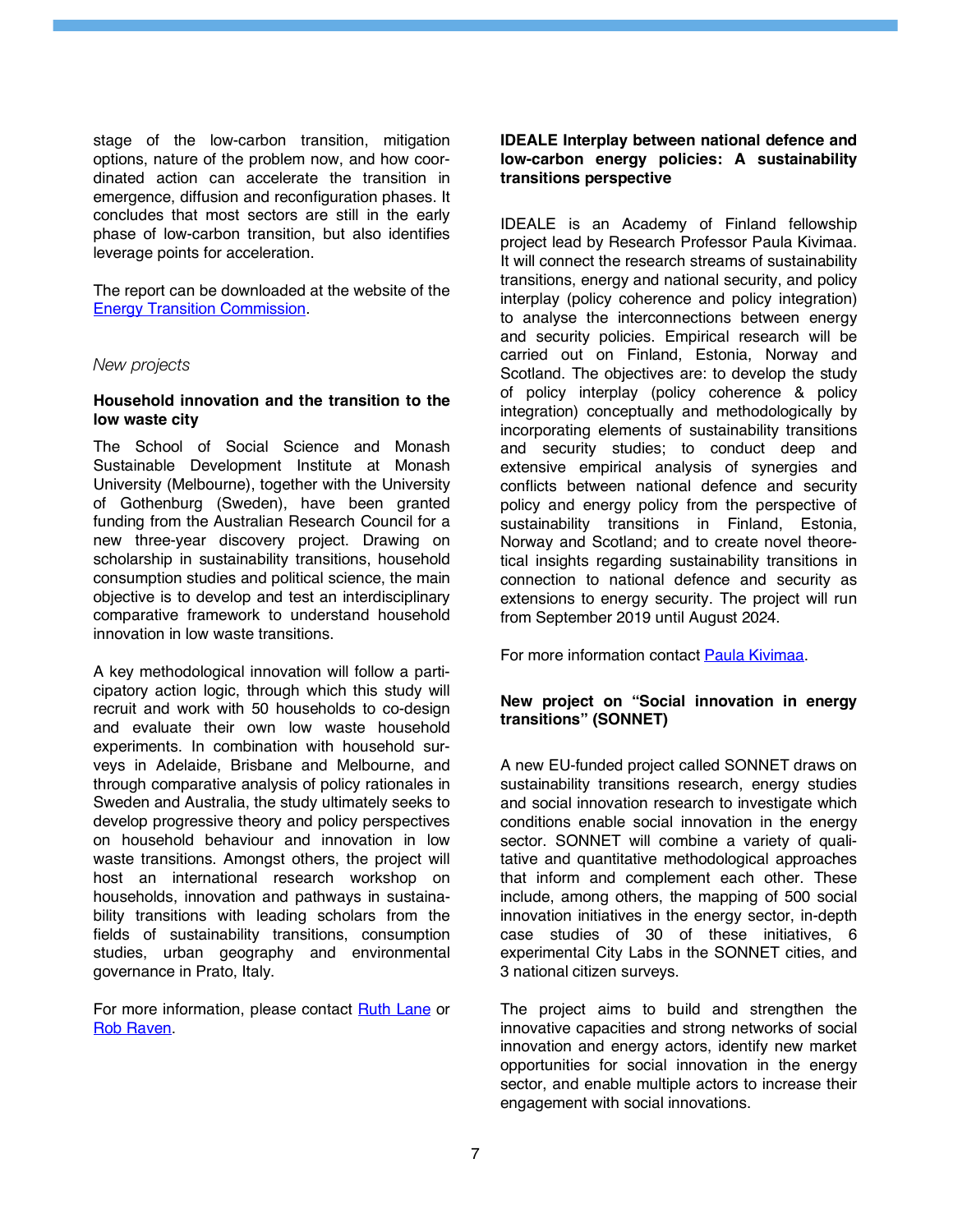SONNET's inter- and transdisciplinary research will be carried-out by Fraunhofer ISI (project coordinator), DRIFT, SPRU, Grenoble Ecole de Management, Kozminsky University and ZHAW, in collaboration with the Cities of Mannheim (DE), Antwerp (BE), Bristol (UK), Grenoble (FR), Warsaw (PL) and Basel (CH), as well as with support from ICLEI.

Further information on the project website.

### New research centre - FME NTRANS

The Norwegian Centre for Energy Transition Strategies is a new 8-year (2019-2027) research centre hosted by the Norwegian University of Science and Technology (Trondheim, Norway) and partnered by University of Oslo, SINTEF, SINTEF Energy, Institute for Energy Technology, Norwegian School of Economics, Centre for Applied Research at NHH, Western Norway Research Institute, and Western Norway University of Applied Sciences.

NTRANS asks: (1) How can the scope of the transition be *deepened* to include citizens and their interaction with technologies and systems? (2) How can the scope of the transition be *widened*? and (3) How can the transition be *accelerated* to achieve emission reductions at the intersection of energy, climate, and sustainability?

Key aims of NTRANS are to have close interaction between researchers and user partners (as problem owners), and to provide advice on how Norway's emission reduction targets for 2030 and 2050 can be met. The centre is funded by the Research Council of Norway.

Further information on the **project website**.

### Postdoc academy for transformational leadership

This is a unique program that trains the next generation of leaders in sustainability research affiliated with a European research institution.

With this year's focus topic "Land use practices in a globalised world", the program provides an intensive training with four seminars in two years that broaden the research competencies of early-career researchers and promote their qualification towards transdisciplinary leadership.

The program is an initiative of the Robert Bosch Stiftung and a joint project with the four academic centers Humboldt-Universität zu Berlin, Leuphana University of Lüneburg, Stockholm Resilience Centre and The Dutch Research Institute for Transitions (DRIFT), Rotterdam.

For further information on this year's focus topic and the application process, please refer to the academy website.

Applications can be submitted until 16th February 2020.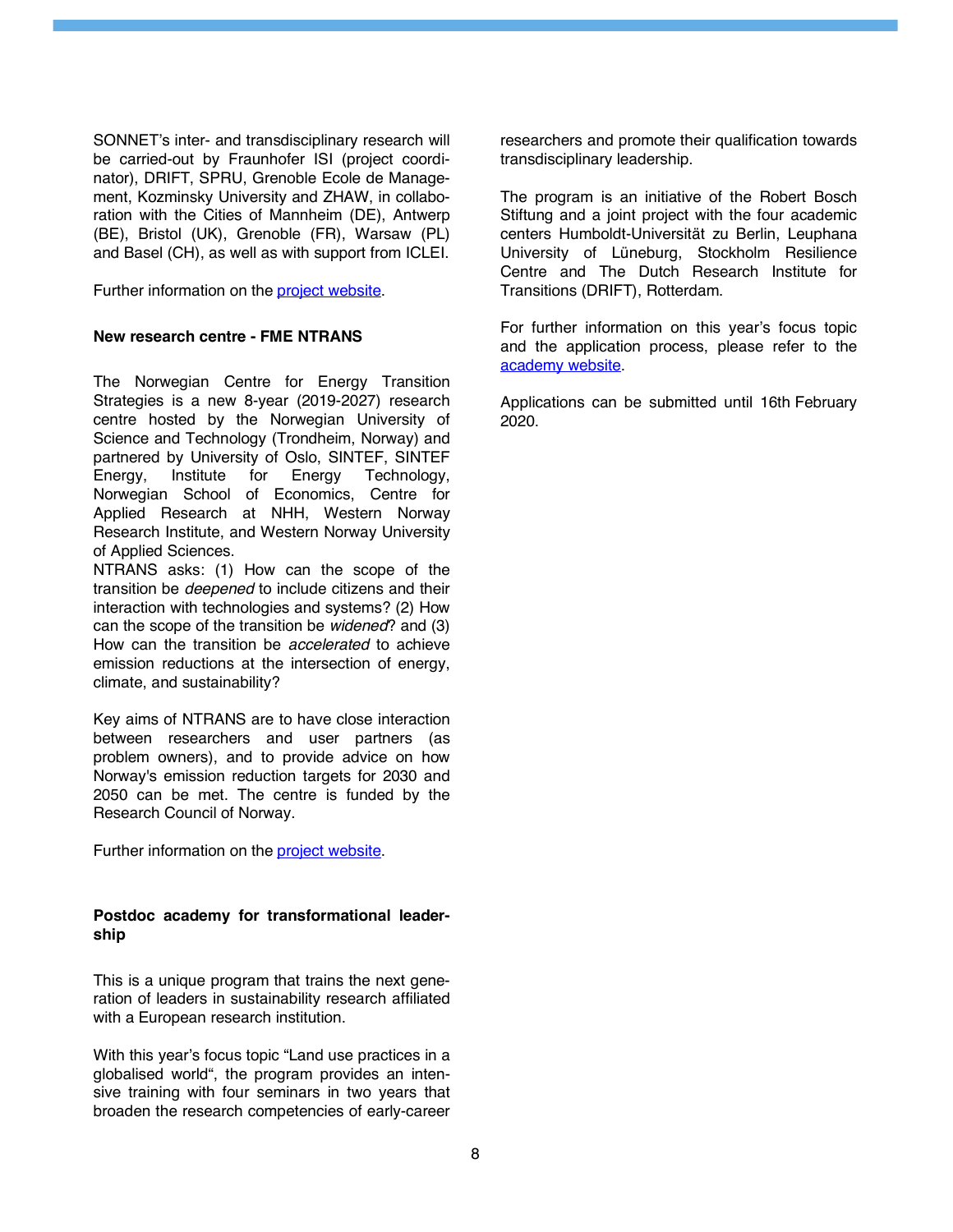### Perspectives on Decline

### Deliberate destabilisation for sustainability transitions: Research and practice

*Bruno Turnheim, University of Manchester (MIoIR), Université Paris-Est (LISIS)*

The destabilisation of established socio-technical systems has, since the early beginnings of the field, been conceived of as an integral part of transitions dynamics. Although scantily conceptualised, destabilisation was seen broadly as a dual movement: a) destabilisation and crisis dynamics (often in broader socio-political orders) as creating opportunity structures for system change, and b) sociotechnical destabilisation as outcome of the breakthrough of alternatives, i.e. as socio-technical discontinuities in the context of substitution patterns. These became more explicit with formulations of transitions pathways: Smith and colleagues (2005) suggested that the articulation of selection pressures bearing on regimes (their direction and coherence) is key to understanding socio-technical change, while Geels and Schot (2007) outlined a more dynamic articulation of this dual movement, namely under a 'de-alignment and re-alignment' path. Still, given that most transitions research focussed on the emergence and development of novel socio-technical configurations, destabilisation was not yet a focal object of enquiry in its own right. As a result, specific dynamics remained poorly understood.

*Destabilisation research 1.0*. Over 10 years ago, this changed. A range of research projects started to investigate a number of key processes related to decline, destabilisation, and phase out. Jointly, these contributed to an emergent research programme focussed on the various 'flipsides' of novelty creation within transitions dynamics, considerably expanding the scope of possible research on decline and destabilisation. Relevant research topics included:

- industry destabilisation pathways (phases, mechanisms, outcomes, governance);
- regime de-institutionalisation processes;
- the changing role and strategies of incumbent actors;
- varieties of lock-in, barriers to change, and forms of regime un-locking;
- the role of civil society in deliberate discursive framing strategies.

*Destabilisation research 2.0*. Since then, these research topics and questions have attracted significant interest within the field, a second generation of research projects, a growing number of PhD students, and dedicated sessions at recent IST conferences. The expansion of related research has led to the multiplication of empirical sites and scope for comparison (different domains, kinds of industries, geographical contexts, patterns of change) to advance understandings of sociotechnical destabilisation and decline. It has also led to new and refined research questions, amongst which:

- deliberate phase-out policy;
- the repurposing of transitions frameworks to deal with mature systems;
- the explicit formulation of a variety of destabilisation and phase out pathways;
- methodological interactions with various research perspectives on destabilisation and decline, including formal modelling strategies, regional industrial diversification or political sciences.

*Destabilisation policy*. The issue of managed phase out is also increasingly being taken up in policy discussions. On this front, ongoing puzzles concern the scope and limits of deliberate phase out policy (e.g. to what extend can it really be managed?), underlying rationales, more explicit consideration of substantial trade-offs involved, and the range of deliberate intervention strategies and instruments available. In this changing context for

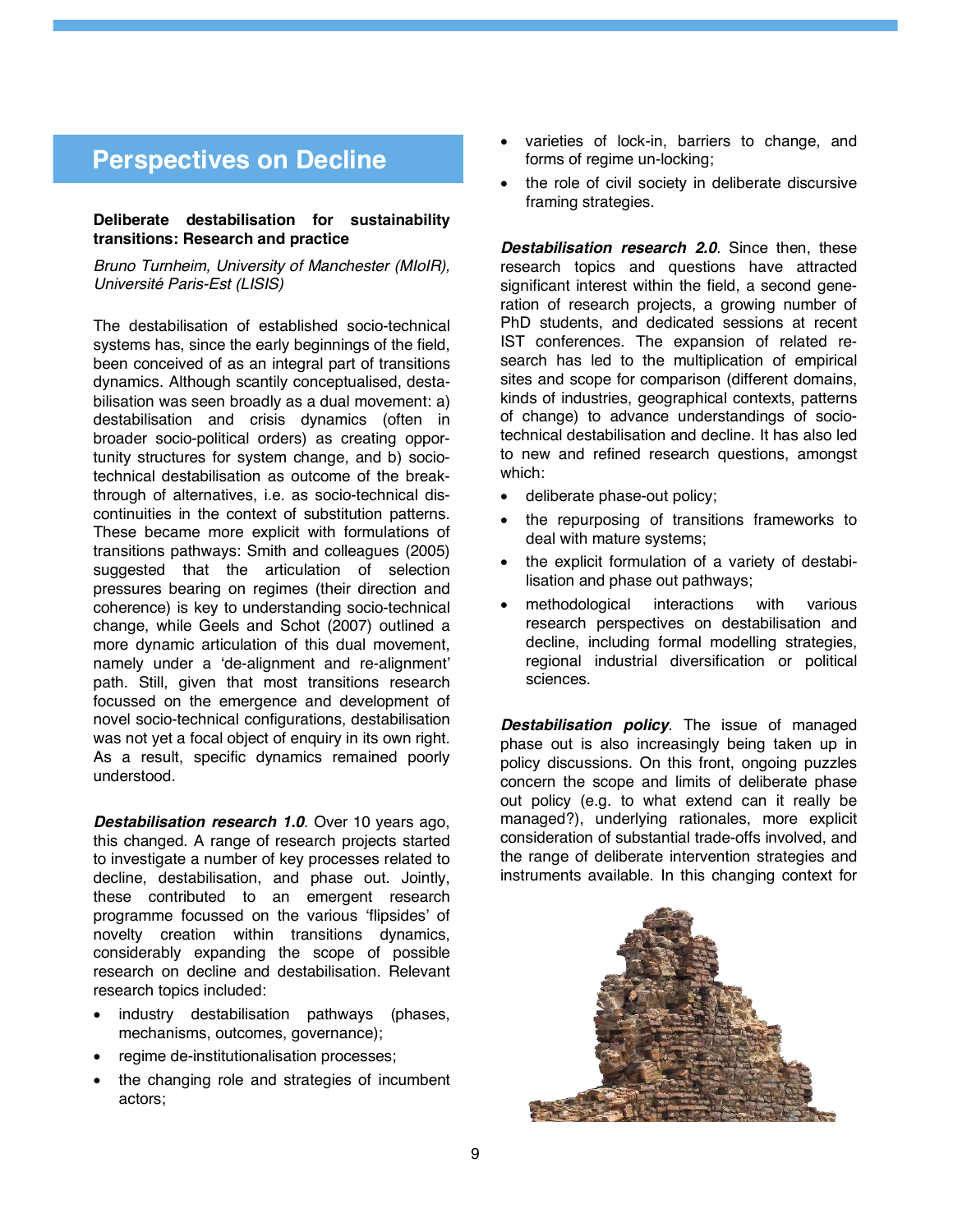policy and practice, it is also important to remain vigilant against generic claims according to which incumbent actors should be unseated at all costs and by any means. Indeed, the destabilisation of existing systems and practices, although justifiable on grounds of addressing deep-seated unsustainabilities, comes with its own set of potential injustices and undesirable effects. As is becoming so blatant in the politics of high-carbon regions, deliberate phase out is a political minefield and potential seedbed for the spread of populism, particularly if it isn't combined with forms of social empowerment. Such issues are bringing transitions research into novel territory, which in my view call for a strong engagement with political sciences and theories of justice.

To sum up, destabilisation, decline and phase out provide a vibrant and exciting avenue for research, with significant scope for conceptual elaboration, empirical applications, analytical challenges, but also very concrete sites for decidedly political struggles to be handled with care. Contributing to this agenda, the new WAYS-OUT project seeks to deepen the understanding of socio-technical destabilisation dynamics and their governance. It will mobilise a number of historical destabilisation case studies in different domains (energy, mobility, agri-food), compare existing cases in search for generic destabilisation contexts and patterns, and engage with modelling and policy communities to support the exploration of deliberate phase-out strategies and their feasibility. Furthermore, it will leverage emerging interest in destabilisation processes as an entrance point to explore the changing role of expertise at the science-policy interface dealing with transformative change.

### Phase-outs: Why they are central for low-carbon transitions and what the new COALSTAKE project aims to contribute

*Adrian Rinscheid Postdoctoral Researcher, University of St. Gallen*

*Aya Kachi Assistant Professor, University of Basel*

Nurturing green niches and political coalitions for change is essential for low-carbon transitions. However, adding sustainable innovations on top of incumbent technologies and infrastructures alone does not lead to decarbonization. For example, notwithstanding that investments in renewable electricity generating technologies have been sustained at impressive levels, proponents of carbon-intensive regimes do not sit idly by. Incumbents also strive to bolster their resources and even expand carbon-intensive activities and infrastructures. Using the concept of 'committed emissions', a recent study shows that currently operating fossil fuel generators commit us to emissions that overshoot the levels compatible with 1.5°C or 2°C scenarios. Three quarters of these emissions come from coal-fired power plants. Adding all currently planned fossil fuel generators would lead to almost the same amount of additional commitments. The study concludes that even if the entire pipeline of planned fossil fuel projects was dismantled, 20% of the operating global capacity would need to be phased out to stay in line with the goals of the Paris Agreement. And keep in mind that time is running out.

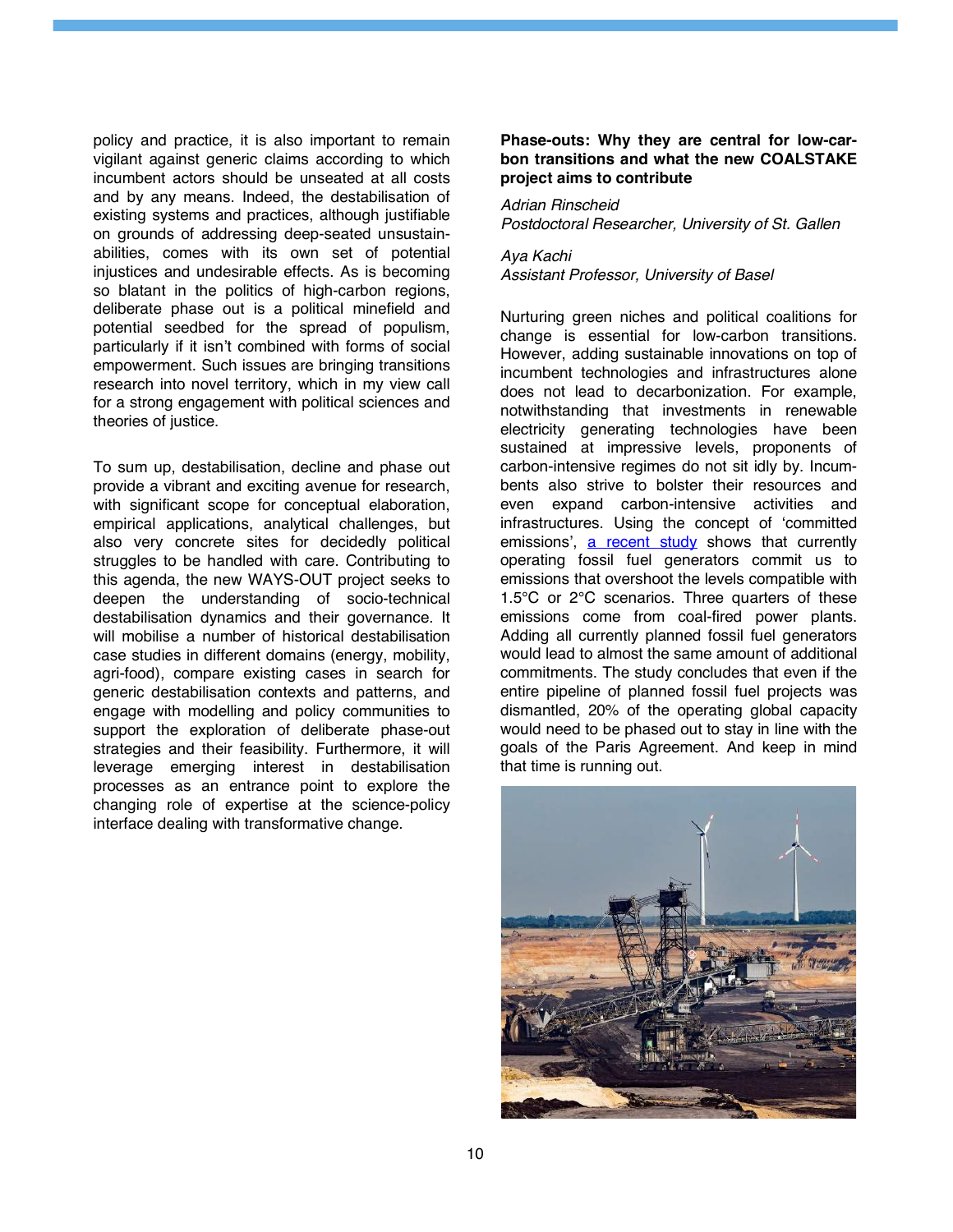This highlights the need to devote more attention to phase-outs. In the past, states enacted phase-outs quite effectively if problem pressure was high and technological alternatives were in reach (think of ozone depleting substances or lead in gasoline). Yet, in the context of fossil fuels, phase-out looks particularly challenging. Is carbon lock-in perhaps more difficult to overcome than Freon or lead lockin? Where exactly do the challenges come from, and how can they be overcome?

These are some of the questions the new COALSTAKE project aims to tackle. Focusing on coal politics, COALSTAKE examines the political economy of low-carbon transitions from interdisciplinary perspectives. For example, the project harnesses the concept of institutional work rooted

in Institutional Sociology to unveil the activities performed by proponents and opponents of a phase-out of coal, aspiring to further advance our understanding of the politics of transitions. The project proceeds from a set of hypotheses that capture how successful agency depends on both agents' endowment with relevant resources (e.g., networks) and the fit of their political activities with their institutional objectives. Moreover, combining narrative approaches and network analytic tools, COALSTAKE aims at identifying discursive branching points and coalitional dynamics that open up windows for potential breakdowns of coal regimes.

COALSTAKE is a 2-year project funded by the Swiss Network for International Studies (SNIS). The empirical focus is on the politics around coal in 4 countries: Australia, Canada, Germany and Japan, and the Swiss-based core team collaborates with researchers in all of these countries. In addition, COALSTAKE partners with the International Labour Organisation and the UK-based think tank InfluenceMap.

Ultimately, the insights gained from COALSTAKE and other research efforts to investigate the political economy of phase-outs are urgently needed to inform politically feasible (yet still effective) socio-technical pathways for the phaseout of carbon-intensive technologies.

### Reflecting on the justice dimensions of decline: A conversation with Jennie Stephens

*Professor Jennie Stephens is the Director of the School of Public Policy and Urban Affairs at Northeastern University in Boston.*

Daniel Rosenbloom: Transitions research increasingly highlights the importance of both innovation and decline in pursuing sustainability transitions. It is argued that deliberately encouraging the decline of carbon-intensive systems can weaken deep lock-ins and open space for emerging alternatives. In policy and practice, decline has, for instance, taken the form of phase-outs (for coal-fired power, gas-fueled cars, incandescent lightbulbs, and single use plastics) but also efforts to roll back subsidies and investments in fossil fuels. What role do you see for decline-related efforts in advancing sustainability transitions?

Jennie Stephens: Transformation requires us to resist, reclaim and then restructure our unsustainable systems to promote a just transition. The intentional, strategic resistance of the power structures, investments, technologies, institutions and individuals that perpetuate the status quo are "decline-related efforts", and these efforts are critical to accelerating change. Sustainability research and practice has historically paid more attention to the promotion of innovative new initiatives rather than decline-related efforts, but this is changing as there is growing focus on resisting the status quo and mobilizing for disruption.

Given where the world is right now, the word "decline" can also be considered in another way relating to macro-level societal impacts of NOT transitioning. What I mean here is that the inadequacy and insufficiency of our collective efforts to transition to a more sustainable society are also inadvertently causing different kinds of decline, i.e. decline in effective governance, decline in quality of life, decline in optimism for the future, decline in climate stability, etc. These kinds of decline are creating powerful motivation for disruptive change and may also contribute to accelerating transformation.

DR: How might decline-related efforts come into conflict with or potentially promote just transitions?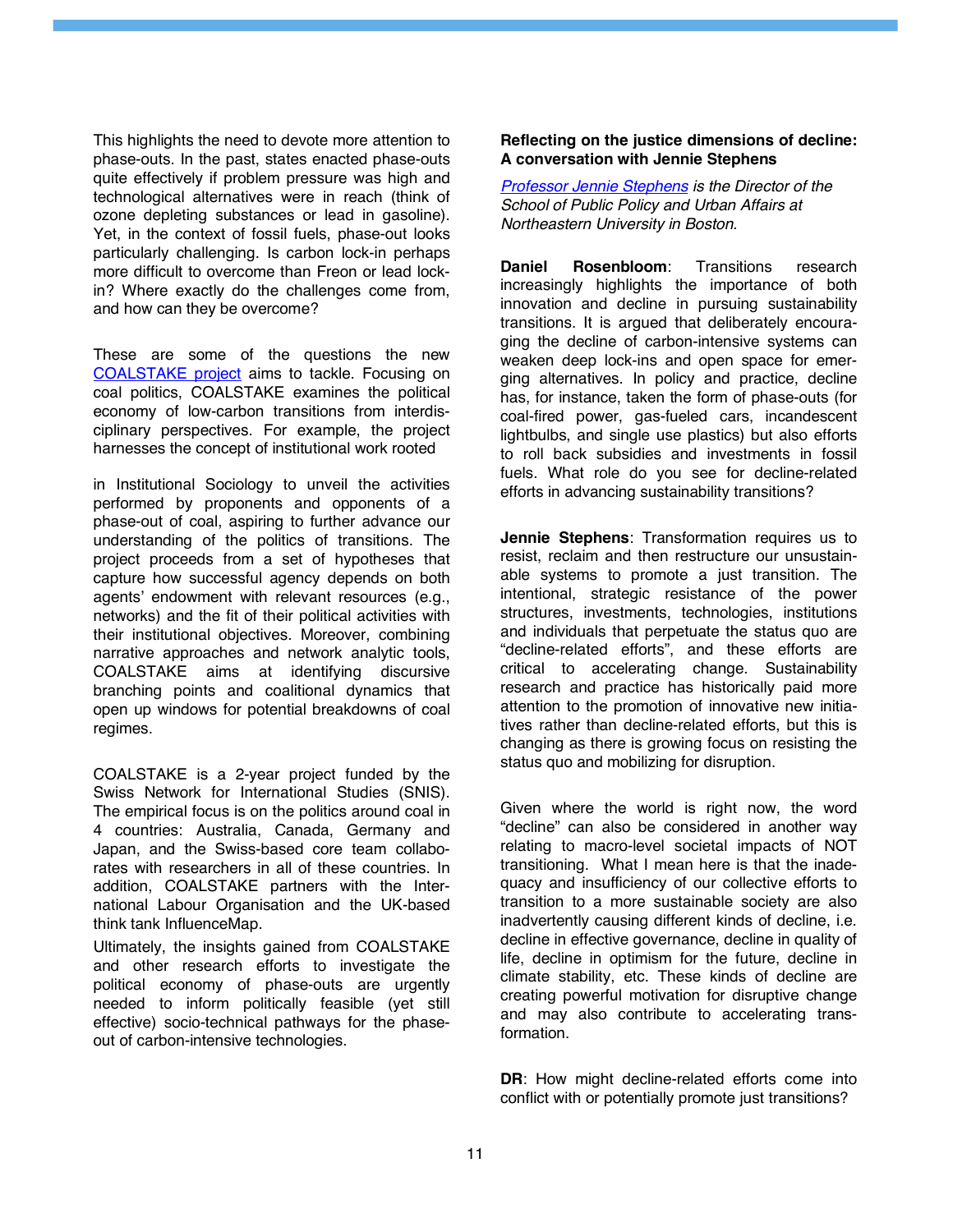JS: Efforts to resist the status quo and promote the decline of unjust and unsustainable legacy systems are essential to promoting a just transition. Investing in people, jobs and livelihoods are essential to transformation. For too long the influence of powerful corporate interests has minimized investment in people and communities and eroded the creation of good sustaining jobs and healthy communities. This has led to precarity and vulnerability of many people and communities. A sustainable transition requires connecting jobs, health, housing, education and livelihoods with sustainability and climate mitigation. Transformation requires limiting corporate power and reprioritizing the public good to prioritize support for healthy people and sustainable communities.

**DR:** In the context of a declining fossil fuel industry, the livelihoods and communities built up around fossil fuel extraction and combustion are at risk. What can be done to navigate potential tradeoffs and create more equitable and inclusive transitions for those affected by deliberate decline?

JS: As the fossil fuel industry declines, investments in those communities impacted by fossil fuel job losses are critically important. The individuals, families and communities that have become dependent on fossil fuel related jobs for their livelihoods need to have alternative means of support. Providing job training, healthcare, retirement benefits, and alternative forms of compen-



sation need to be integrated into investments in these communities.

**DR**: The development of positive visions for change is often considered to be an important motivator for climate action. Should a transparent and open discussion about the inevitable decline of carbonintensive systems be part of this?

JS: Yes – the decline of carbon-intensive systems is an essential part of the development of positive visions for change. Change is disruptive and everyone needs to understand that some level of disruption is essential, and change can also bring multiple benefits. Transparent and open discussions about both the practical disruptions associated with ending fossil fuel reliance as well as the multiple societal benefits of ending fossil fuel reliance are very important. For decades, the fossil fuel industry has invested in a strategic misinformation campaign to confuse people about the negative impacts of fossil fuels. To counter this, transparent and open discussion about how, in addition to climate impacts, fossil fuel reliance also contributes to public health disasters including sickness and death, species extinction, water and soil pollution, human rights violations, and growing inequities. Integrating consideration of the disruptive pieces as well as the positives of fossil fuel decline will help expand the conversation beyond climate benefits and expand how people see themselves in a more renewable-based world.

DR: The Green New Deal is now animating a considerable portion of the climate-energy policy debate in the US and in Europe. Do you see decline as complementary with this political discourse?

JS: Absolutely. The Green New Deal explicitly links climate, energy and sustainability with social justice by advocating for a renewable-based society that includes good jobs for all. This provides a framework for connecting the decline of the fossil fuel industry with investments in jobs, health, housing, transportation, and education. By advocating for major investments in people and communities, beyond investments in technology, the Green New Deal is calling for redistributing the political and economic power of the polluting elite. Given that the concentration of wealth and power has been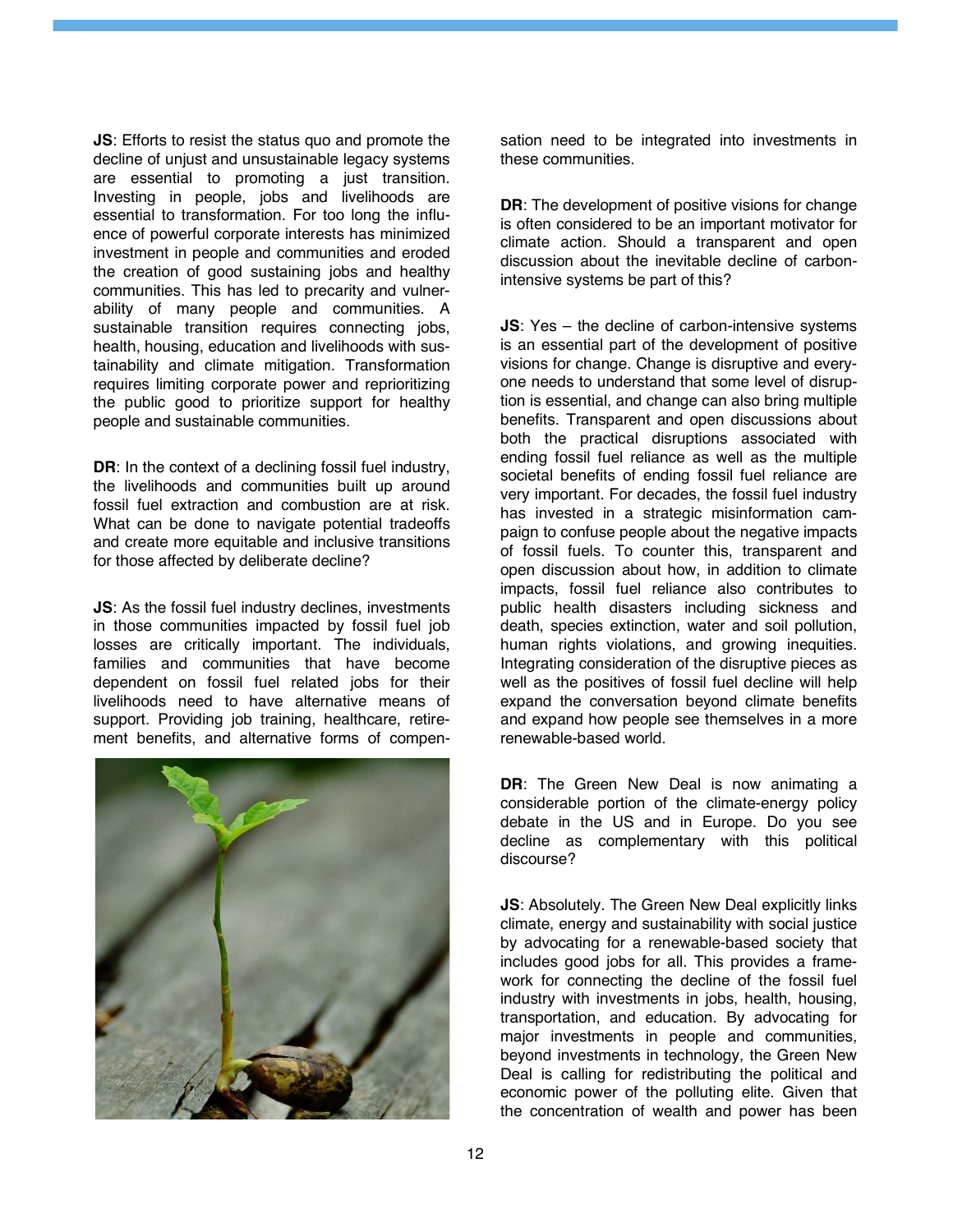contributing to both growing inequities and injustices as well as resistance to sustainability **Publications** transitions, the mobilization around the Green New Deal represents a political movement toward transformation.

This more transformative politics has emerged with new leadership including more young, diverse, women leaders representing different communities that have not previously been included in climate and energy policy. I describe how new innovative leadership is effectively linking climate with social justice in my forthcoming book "Diversifying Power: Why we Need Antiracist, Feminist Leadership on Climate and Energy". The Green New Deal and the youth climate strike also acknowledge the inevitable societal "decline" that is associated with the climate chaos and growing inequities being perpetuated by the status quo. If we do not invest in accelerating transformation, society will continue to decline in terms of future economic prosperity for most human beings. This is the other kind of decline that is creating powerful motivation for disruptive change which could accelerate transformation.

**DR:** Thank you for sharing your insights.

### *PhD theses*

Cherunya, P.C. (2019)

Utrecht University Rethinking user agency in sustainability transitions: Analysing the roles of informal settlement dwellers in a splintered sanitation regime link

This thesis analysed the current and future potential roles of 'the users' in innovation and transition processes – based on the case of sanitation in Nairobi, Kenya. The study: (i) characterized the socio-technical regimes in Global South cities and established how users are constituted in them; (ii) analysed how low-income informal settlement dwellers shape embedding of innovations through their daily activities; and (iii) analysed the transformation potential by the settlement dwellers in sustainable transitions. The core concepts and theories utilized include socio-technical regime, practice theory, grassroots innovations, and technological innovation system.

A mapping of user and provider sanitation practices led to a categorization of Nairobi as a *splintered regime* whose core characteristics include a proactive engagement of the users. In the study on innovations embedding, the author elaborates how informal settlement dwellers have to mend the splintered services daily using complex routines and practices in time and space, which the author conceptualizes as *oscillating domestic spaces*. The concept provides insights to the existence of a form of 'lock-in' that is hard to change even in contexts with multiple and fragmented socio-technical regimes, which often results in low uptake of seemingly superior new service solutions.

This thesis further provides insights on the proactive engagement of settlement dwellers as service providers in their organization in grassroots groups. The analysis shows how these grassroots can contribute to the sector's innovation system with specific resources and capabilities, but they also have potential to hinder further transitions. The author discusses new actor arrangements that build on their strengths but can evade potential lock-in that hampers longer-term sustainability transitions.

Bhamidipati, P.L. (2019)

Technical University of Denmark

Actors, Agency and Politics in Sustainability Transitions: Evolution of the solar PV market in East Africa.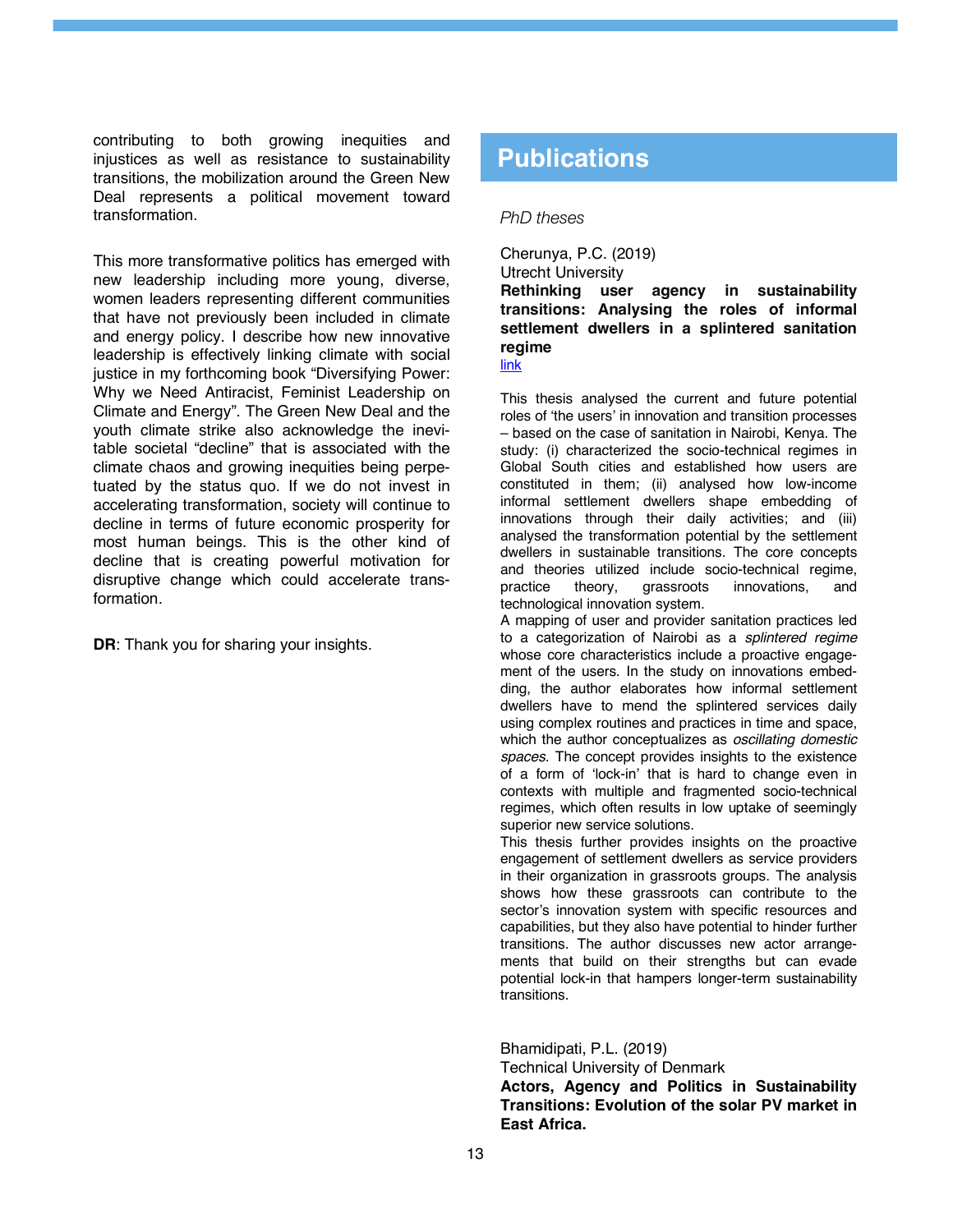Access to clean, reliable and affordable energy services is fundamental to economic and social well-being. Yet nearly 600 million people in Sub-Saharan Africa lack access to electricity. Towards this end, transnational actors, such as aid agencies, financial institutions, nonprofit organizations and private firms play a crucial role through their involvement in framing agendas, engaging in policy advice and mobilizing resources, both technical and financial.

Against this background, the objective of this thesis is to investigate how these transnational actors operate and influence the transition to solar PV in East Africa, focusing specifically on off-grid and utility-scale solar PV systems in Uganda, Kenya and Rwanda. By investigating the dynamics of transnational linkages, external dependencies and global-local entanglements shaping specific transition pathways, the thesis contributes to an improved understanding of agency and politics in the sustainability transitions literature. The thesis develops a typology of transnational actors and identifies their specific roles and characteristics. It makes use of transition frameworks to explore agency by nuancing simplified actor categories, assessing the underlying motives, and by explicitly unravelling the micro-politics. The thesis also highlights the interplay of transnational and local agency, which is pertinent in the highly globalized energy regimes, but has received limited attention in the literature. In doing so, the thesis explores strategic and intentional actions, locates the relative position and influence exerted by specific transnational actors, and explores the socio-political processes underpinning sustainability transitions.

Knobloch, F. (2019) Radboud University Nijmegen Modelling Technology Choice Behaviour in Energy Transitions link

Technology choices made by people determine the success of decarbonisation policies, and in the end the success or failure of energy transition. Therefore, their realistic representation in computer models for policy simulation is of the utmost importance. Florian Knobloch explores how technology choice behaviour can be modelled realistically and feasibly. It shows that rational decision-making is an oversimplified representation of technology choice behaviour, which may result in expectations of policy effectiveness that are far too optimistic. In reality, people make choices in a variety of different contexts and don't always act rationally. It is shown that technology choices can still be modelled in a stylised but tractable way. This at least provides partial explanations for observed technology choices and can help estimate the effectiveness of different policy instruments. It is shown that a carbon tax on its own may not always be sufficient for effective decarbonisation and a mix of policies can be more effective than relying on a single policy instrument.

Larsen, H (2019)

Imperial College London

### Capabilities, Networks, and Directionality: Innovation Policy for Sustainable Development Goals.

Over the past decades, the systems of innovation approach has gained widespread use and is arguably the most influential framework guiding innovation scholars and policymakers today. Notwithstanding its explanatory power, the systems of innovation approach is mainly directed at optimising innovation systems to fulfil national economic policy objectives, such as growth, jobs, and competitiveness.

It is increasingly understood that addressing societal challenges, such as poverty, inequality, and climate change, requires more than optimising innovation systems to fulfil economic policy objectives but also inducing directionality and processes of transformative change toward a broader range of societal and environmental objectives. This 'normative' turn towards transformative innovation policy is grounded in an understanding of system innovation of socio-technical systems towards more sustainable modes of production and consumption.

The objective of this research is to conceptually refine the systems of innovation approach, and in particular revise the national innovation systems concept. Focussing mainly on the needs and challenges of developing countries to accumulate the capabilities needed to manage innovation and technological change, three separate case studies are used to validate central features of transformative innovation policy: *capabilities, networks, and directionality*.

The first empirical chapter develops an understanding of how a Brazilian latecomer firm accumulated the capabilities needed to pursue innovation in new and different directions along more sustainable development pathways. The second empirical chapter furthers the understanding of how the formation of global innovation networks enhances interactive learning in national innovation systems, and in what way international technology cooperation complements creation and accumulation of innovation capabilities. The third empirical chapter integrates insights from the system innovation perspective and opens up the systems of innovation approach to incorporate directionality and a strategic orientation of innovation systems towards a broader range of societal and environmental objectives.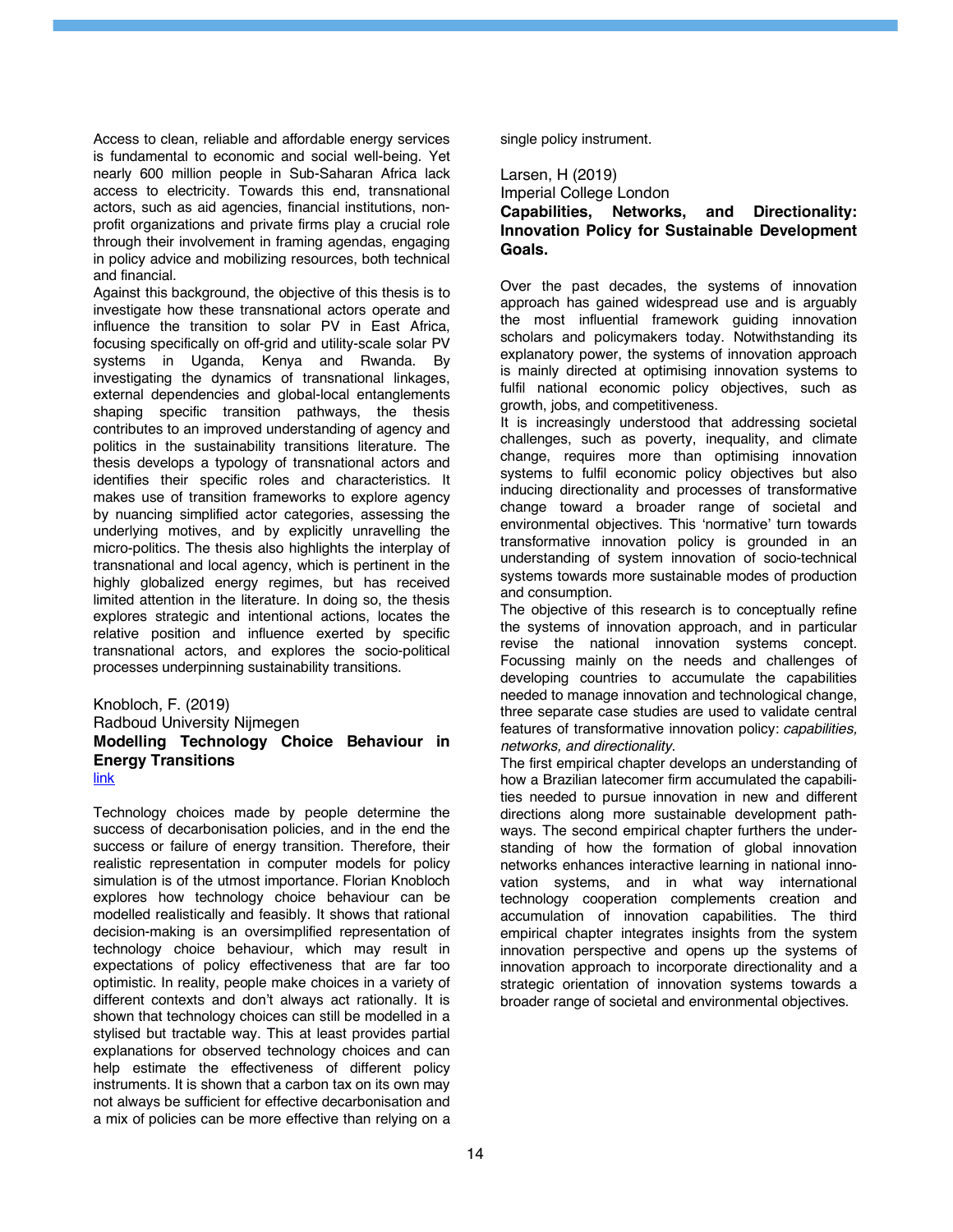### *Books*

Korsnes, M. (2020) Wind and Solar Energy Transition in China. **Routledge** link

This book explores the mobilisation of China's wind and solar industries and examines the implications of this development to energy generation and distribution, innovation and governance. Unlike other publications that focus mainly on the formal policy landscape and statistics of industry development, this book delves deeper into the ways in which the wind and solar industries have evolved through negotiations made by the involved stakeholders, and how these industries play into larger Chinese development and policymaking interests. Overall, it sheds new light on the strategic development of China's renewable energy industry, the flexible governance methods employed and the internal struggles which Chinese local, regional and central policymakers, and state-owned and private enterprises have faced. The book will be of great relevance to students and scholars of renewable energy technologies, energy policy and sustainability transitions, as well as policymakers with a specific interest in China.

Sareen, S., Moss, T., Lund, C., Haarstad, H., Sovacool, B. and Wolf, S. (2020)

Enabling sustainable energy transitions: Practices of legitimation and accountable governance

Palgrave, open access link

This open access book reframes sustainable energy transitions as being a matter of resolving accountability crises. It demonstrates how the empirical study of several practices of legitimation can analytically deconstruct energy transitions, and presents a typology of these practices to help determine whether energy transitions contribute to sustainability. The real-world challenge of climate change requires sustainable energy transitions. This presents a crisis of accountability legitimated through situated practices in a wide range of cases including: solar energy transitions in Portugal, urban energy transitions in Germany, forestland conflicts in Indonesia, urban carbon emission targets in Norway, transport electrification in the Nordic region, and biodiversity conservation and energy extraction in the USA. By synthesising these cases, chapters identify various dimensions wherein practices of legitimation construct specific accountability relations. This book deftly illustrates the value of an analytical approach focused on accountable governance to enable sustainable energy transitions. It will be of great use to both academics and practitioners working in the field of energy transitions.

Moallemi. E.A. and de Haan, F.J. (2020) Modelling Transitions: Virtues, Vices, Visions of the Future **Routledge** link

Transitions modelling has been part of the transitions research portfolio since its inception, and it is now a growing niche within the sustainability transitions community. This new volume critically investigates what modelling of transformative change means and could mean for transitions research and for other disciplines that study societal changes and could potentially benefit from transition concepts. This leads us to examine both the virtues and the vices of modelling and to look further to approaches that are currently not part of the standard toolkit of modellers in transition research. The volume gives due attention to the state of the art of transitions modelling but with the explicit aim of evaluating the contributions to the broader transitions field and the modelling lessons learnt. This volume speaks to modellers and non-modellers alike who value the development of robust knowledge on transitions to sustainability, including colleagues in congenial fields. Be they students, researchers or practitioners, everyone interested in transitions should find this book relevant as reference, resource and guide.

*Papers*

Hötte, K. (2019) How to accelerate green technology diffusion? Directed technological change in the presence of coevolving absorptive capacity Energy Economics, 104565 link

The time window for effective climate change mitigation is closing. Technological change needs to be accelerated to limit global warming to a manageable level. Path dependence of technological change is one explanation for sluggish diffusion of green technologies. Firms acquire capital that differs by technology type and build up type-specific technological know-how needed to use capital efficiently. Path dependence emerges from cumulative knowledge stocks manifested in the productivity of supplied capital and firms' capabilities. Increasing returns arise from induced innovation feedbacks and learning by doing. Relatively lower endowments with technological knowledge are a barrier to diffusion for new technologies. This paper shows how the evolution of relative stocks of technological knowledge explains different shapes of diffusion curves. Using an eco-technology extension of the macro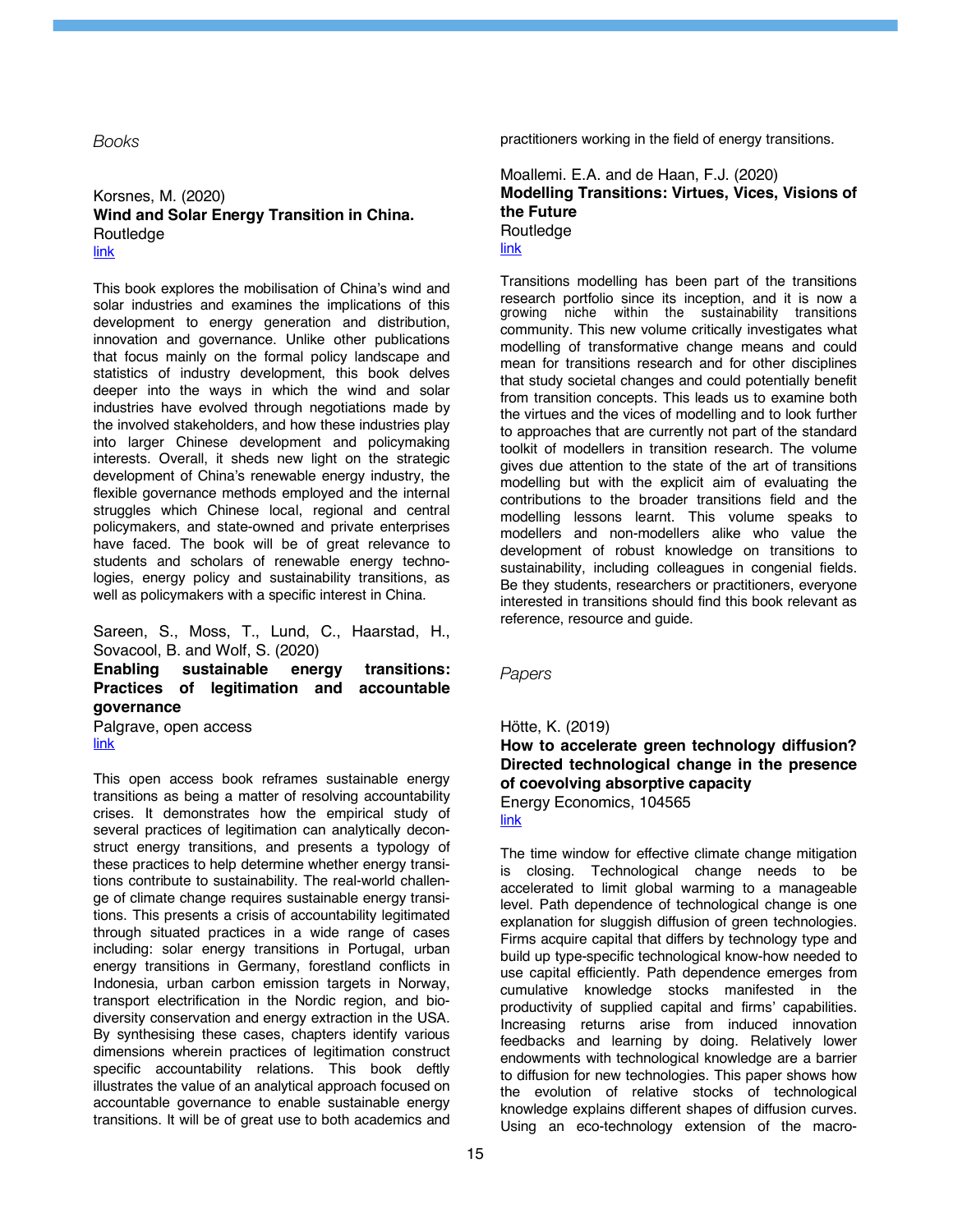economic agent-based model Eurace@unibi, it is shown how the effectiveness of different climate policies depends on the type and strength of diffusion barriers. Environmental taxes can outweigh lower productivity and subsidies perform better if lacking capabilities hinder firms to adopt a sufficiently mature technology.

### Cherunya, P. C., Ahlborg, H. and Truffer, B. (2020) Anchoring innovations in oscillating domestic spaces: why sanitation service offerings fail in informal settlements.

Research Policy, 49, 1, 103841 link

A persistent conundrum for practitioners and researchers in the development context is that, often, newly provided and improved basic services are not maintained by users despite seemingly superior functionality and user convenience. We argue that one major reason for this is an insufficient understanding of the context in which users have to manage their daily lives. We therefore propose an approach to analysing the embedding of basic services that focuses on the users' daily practices. We do so by borrowing insights from 'socio-technical transitions' and 'practice theory' in developing our concept of oscillating domestic spaces. The concept reflects the need for people to constantly respond to quickly changing and precarious circumstances by rearranging their daily practices in time and space and developing a multiplicity of alternative options and partial solutions. We illustrate the analytical approach in a case study of sanitation access in informal settlements of Nairobi, Kenya. The analysis shows how the introduction of a container-based toilet resulted in partial embedding. The innovation anchored to only a part of the oscillating domestic spaces and was in disarray with the needs of users most of the time. The conceptual approach contributes to the understanding about how users take part in sustainability transitions as well as the added value of the time-space dimension in analysing practices in highly complex contexts. We conclude by reflecting on the potential applicability of the analytical approach to transition cases in the Global North.

Janipour, Z., de Nooij, R., Scholten, P., Huijbregts, M. and de Coninck, H. (2020)

What are sources of carbon lock-in in energyintensive industry? A case study into Dutch chemicals production.

Energy Research & Social Science 60, 101320 link

Keeping global mean temperature rise well below 2°C requires deep emission reductions in all industrial sectors, but several barriers inhibit such transitions. A special type of barrier is carbon lock-in, defined as a process whereby various forms of increasing returns to adoption inhibit innovation and the competitiveness of low-carbon alternatives, resulting in further path dependency. Here, we explore potential carbon lock-in in the Dutch chemical industry via semi-structured interviews with eleven key actors. We find that carbon lock-in may be the result of (i) technological incompatibility between deep emission reduction options over time, (ii) system integration in chemical clusters, (iii) increasing sunk costs as firms continue to invest in incremental improvements in incumbent installations, (iv) governmental policy inconsistency between targets for energy efficiency and deep emission reductions, and (v) existing safety routines and standards. We also identify barriers that do not have the self-reinforcing character of lock-in, but do inhibit deep emission reductions. Examples include high operating costs of low-carbon options and low risk acceptance by capital providers and shareholders. Rooted in the Dutch policy setting, we discuss policy responses for avoiding carbon lock-in and overcoming barriers based on the interviews, such as transition plans for individual industries and infrastructure subsidies.

#### Jewell, J. and Cherp, A. (2020)

On the political feasibility of climate change mitigation pathways: Is it too late to keep warming below 1.5°C? WIREs Climate Change, 11, 1 link

Keeping global warming below 1.5°C is technically possible but is it politically feasible? Understanding political feasibility requires answering three questions: (a) "Feasibility of what?," (b) "Feasibility when and where?," and (c) "Feasibility for whom?." In relation to the 1.5°C target, these questions translate into (a) identifying specific actions comprising the 1.5°C pathways; (b) assessing the economic and political costs of these actions in different socioeconomic and political contexts; and (c) assessing the economic and institutional capacity of relevant social actors to bear these costs. This view of political feasibility stresses costs and capacities in contrast to the prevailing focus on benefits and motivations which mistakes desirability for feasibility. The evidence on the political feasibility of required climate actions is not systematic, but clearly indicates that the costs of required actions are too high in relation to capacities to bear these costs in relevant contexts. In the future, costs may decline and capacities may increase which would reduce political constraints for at least some solutions. However, this is unlikely to happen in time to avoid a temperature overshoot. Further research should focus on exploring the "dynamic political feasibility space" constrained by costs and capacities in order to find more feasible pathways to climate stabilization.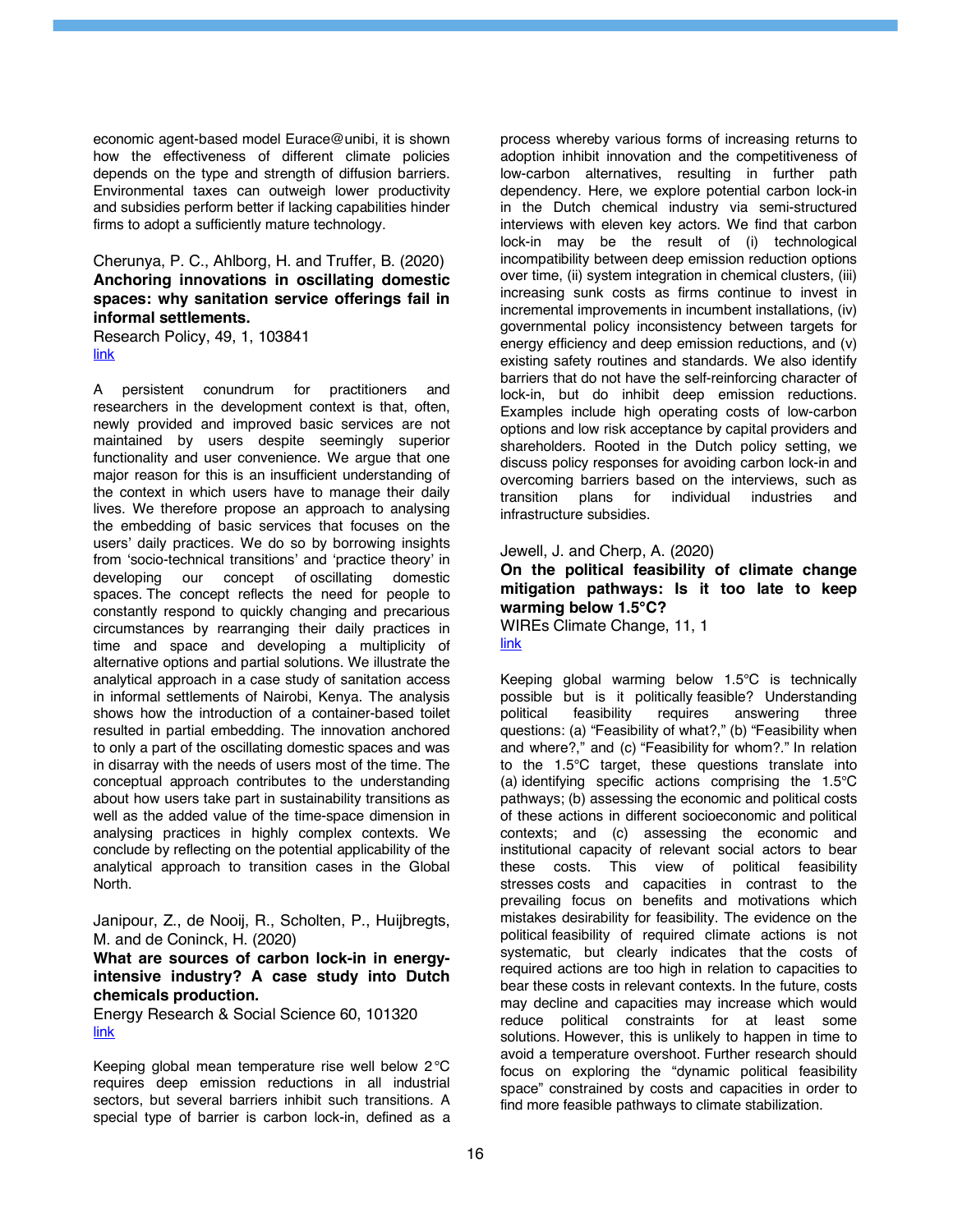Urmetzer, S., Lask, J., Vargas-Carpintero, R. and Pyka, A. (2020)

### Learning to change: Transformative knowledge for building a sustainable bioeconomy.

Ecological Economics 167, 106435 link

The transition towards a bioeconomy is considered a powerful approach to combating current trends of unsustainability. To date, the concept has been widely perceived as a predominantly technical endeavor. This is, however, not sufficient and will not really tackle the global sustainability challenges. Therefore, the imparting of technological knowledge must be accompanied by instruction in other types of knowledge, particularly transformative knowledge. The authors explore the various elements of transformative knowledge necessary to equip the protagonists of a bioeconomy transformation. On this basis, four academic bioeconomy programs across Europe are analyzed using a hybrid methodological approach, combining a keyword-based content analysis of the module descriptions with semi-structured interviews of key representatives of the programs. It is shown that the syllabi of all four programs include important elements of transformative knowledge, such as communication, participation, and decision-making skills. Skills related to the ability to revise and reflect personal values, in contrast, are mainly only an implicit part of the program. The study applies insights into education for sustainable development to the requirements of a fundamental transformation towards a sustainable bioeconomy. It offers a first appraisal of the consideration transformative knowledge is given in the design of European academic bioeconomy curricula.

Mukhtar-Landgren, D., Kronsell, A., Voytenko Palgan, Y., and von Wirth, T. (2019)

### Municipalities as enablers in urban experimentation.

Journal of Environmental Policy & Planning, 21, 6, 718-733

link

In the light of increasing urban challenges, municipalities are developing and advancing new forms of governing. One such example is 'urban experimentation', a process where city-based innovation processes are initiated to test solutions that – if deemed successful – are intended to be scaled up with the ambition to leverage a broader urban sustainability transition. Research on experimental governance has shown that municipalities can play various roles in these processes, including the role as enabler. The article contributes to the literature on the roles of public actors in urban experimentation on sustainability challenges by advancing understanding of the less studied 'enabler' role. We probe the politics of enabling by focusing on the policy instruments employed by municipalities. Our aim is to provide deeper insights into the everyday work of urban administrations when they act in the 'enabler' role. One particular approach of urban experimentation is Urban Living Labs (ULL), and this paper analyses ULL that address sustainability challenges. Along the four dimensions of nodality, authority, treasury, and organisation, we identify the politics of enabling in four ULL examples from Sweden and the Netherlands.

Ampe, K., Paredis, E., Asveld, L., Osseweijer, P. and Block, T. (2019)

A transition in the Dutch wastewater system? The struggle between discourses and with lockins.

Journal of Environmental Policy & Planning link

Recently, calls have increased for a paradigm shift or transition towards resource recovery and a circular economy in the Dutch wastewater system. However, we have observed diverging interpretations on the nature of the transition. This reflects the political environment of sustainability transitions: political struggle emerges over the definition of problems, futures and strategies to be used. In order to help clarify the emerging debate and identify political choices, we conducted a discourse analysis. We identified three discourses that reveal some of the political choices to be made. One discourse is becoming dominant and focusses on optimising the large-scale infrastructure, market development and legislative changes. The discourse draws on the existing infrastructure and current political-economic institutions, which gives it an advantage in becoming dominant. Our findings also suggest that this discourse shapes a transition pathway that is characterised by lock-in effects and, at most, incremental changes instead of a fundamental shift in the established Dutch wastewater system.

Hoppmann J., Anadon, L.D. and Narayanamurti, V. (2020)

Why Matter Matters: How Technology Characteristics Shape the Strategic Framing of Technologies.

Research Policy, 49, 1, 103882 link

Previous work stresses that actors use strategic technology framing—i.e. purposeful language and rhetoric—to shape technology expectations, persuade stakeholders, and influence the evolution of technologies along their life-cycle. Currently, however, the literature predominantly describes strategic technology framing as a sociopolitical process, and provides only limited insights into how the framing itself is shaped by the material characteristics of the technologies being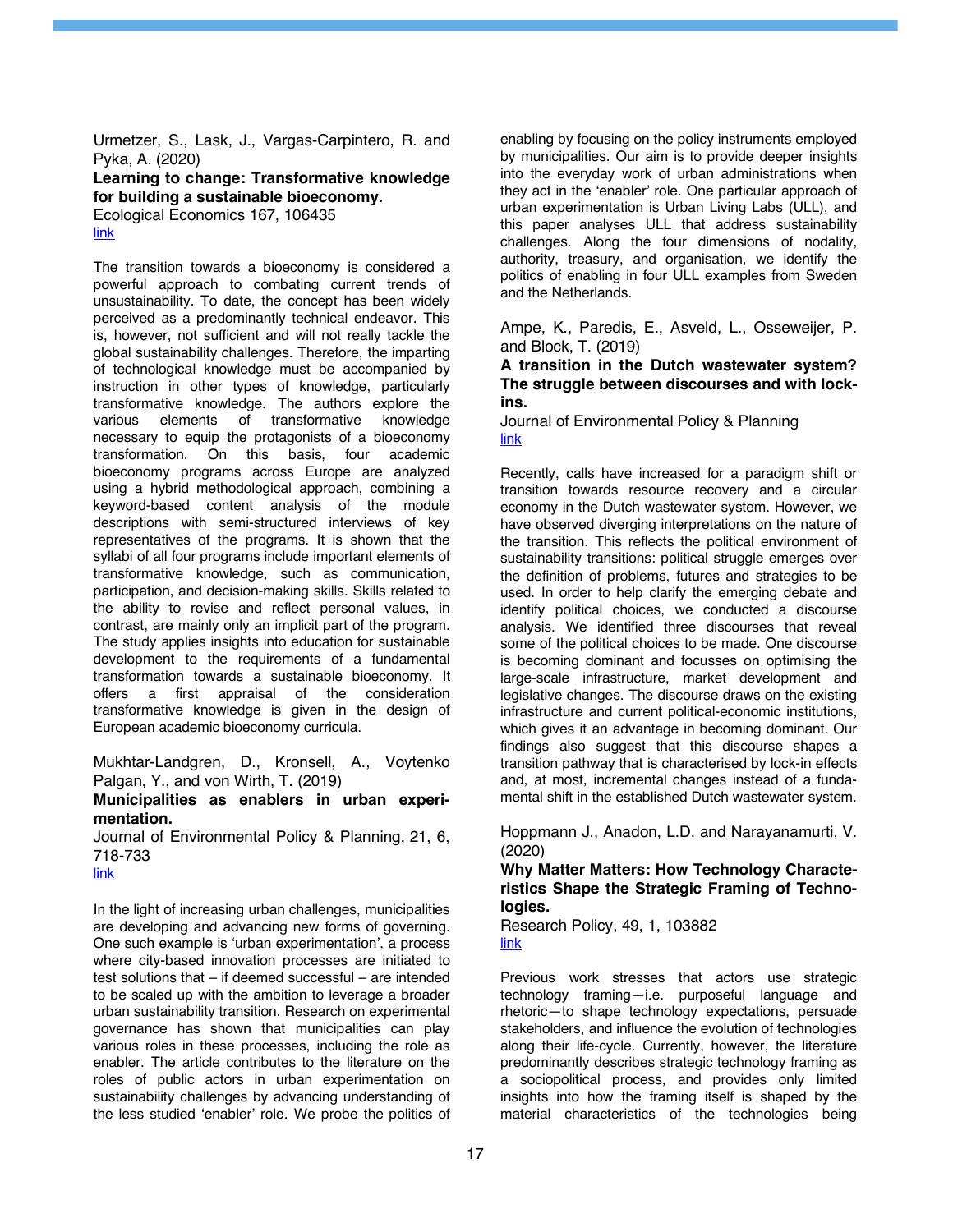framed. To address this shortcoming, we conducted a comparative, longitudinal case study of two leading research organizations in the United States and Germany pursuing competing solar photovoltaic (PV) technologies to examine how technology characteristics shape the strategic framing of technologies. We show that to frame PV technologies in their own favor, executives made use of four framing dimensions (potential, prospect, performance, and progress) and three framing tactics (conclusion, conditioning, and concession). Moreover, we show that which framing dimensions and tactics actors selected depended on the maturity and evolution of the technology they pursued, respectively. By highlighting how technology characteristics shape strategic technology framing, we contribute to the literatures on social movements, institutional entrepreneurship, and impression management. Additionally, by providing a coherent framework of strategic technology framing, our study complements existing findings in the literature on the sociology of expectations and contributes to a better understanding of how technology hypes emerge.

### Elsner, I., Monstadt, J. and Raven, R.P.J.M. (2019) Decarbonising Rotterdam? Energy transition and the alignment of urban and infrastructural temporalities.

**City** link

Low carbon transitions of urban energy systems have been on urban research and policy agendas for several years now. While the spatialities of infrastructure transitions have been widely discussed, their temporalities have attracted much less attention. This is surprising, since the transition of urban infrastructures in the course of system integration and decarbonisation reveal strong temporal dynamics: new temporalities or temporal requirements not only emerge as a result of technological change (e.g. by integrating fluctuating renewables or storage technologies) but also of changing social practices (e.g. in urban load management or energy use). We argue that aligning urban and infrastructure temporalities involves negotiations between the various energy providers, regulators and users involved and is a highly political process. As we know little about such temporal dynamics so far, this study uses an explorative methodology to elaborate on a conceptual framework of urban and infrastructural temporalities. This framework has been developed in an iterative way by going back and forth between conceptual contributions and empirical findings drawn from expert interviews regarding low carbon transitions in Rotterdam. Our case study of Rotterdam indicates that unsolved challenges in aligning urban and infrastructural temporalities can be seen as a major restriction to realise low carbon energy solutions.

Hacking, N., Pearson, P. and Eames, M. (2019) Mapping innovation and diffusion of hydrogen

fuel cell technologies: Evidence from the UK's hydrogen fuel cell technological innovation system, 1954–2012.

International Journal of Hydrogen Energy*,* 44, 57, 29805-29848

link

With the global sustainability transition in energy, hydrogen fuel cell (HFC) applications currently have important niche roles to play across several industrial sectors. Theorists examining this innovative activity have identified key socio-technical factors affecting the nature and pace of change. One functional approach to innovation, Technology-Specific Innovation Systems (TSISs), places national HFC Technological Innovation Systems (TISs) within a framework of a global HFC TSIS. This analytical approach suggests that HFC innovation can start anywhere in space. However, in a case study of HFC innovation and diffusion in the UK covering sixty years' activity, this theoretical assumption is challenged. Event history analysis and interviews using a neofunctionalist TSIS approach suggest that positive feedback was on the brink of occurring in the UK HFC TIS by 2012. When additional organisational and spatial indicators are added, the evidence on the ground does not support the aspatial assumptions that underlie TIS heuristic thinking. Rather, it suggested that type of investment funding and spatial location can influence HFC innovation. In this context, the implications for HFC policy in the UK are discussed.

Dijk, M., Backhaus, J., Wieser, H. and Kemp, R. (2019)

### Policies tackling the "web of constraints" on resource efficient practices: the case of mobility.

Sustainability: Science, Practice and Policy, 15, 1, 62-81

### link

In practice, environmental policy is only moving slowly from a focus on promoting environmental technologies to a focus on greening socio-technical systems. Policy measures to stimulate resource efficiency (RE) typically address the national, sectoral, or company level. This article shows how an analysis addressing practices that citizens engage in, such as eating or mobility, can contribute to more effective RE policy. It is instrumental to highlight policy contradictions in the current mix of policies and offer suggestions for stronger policy synergies. We offer a conceptual and empirical analysis based on the results of a large-scale survey (1200þ respondents) in three countries (Austria, Hungary, and The Netherlands), focusing on one of the most resource intensive consumption domains: mobility. We apply a framework that includes the social context of resource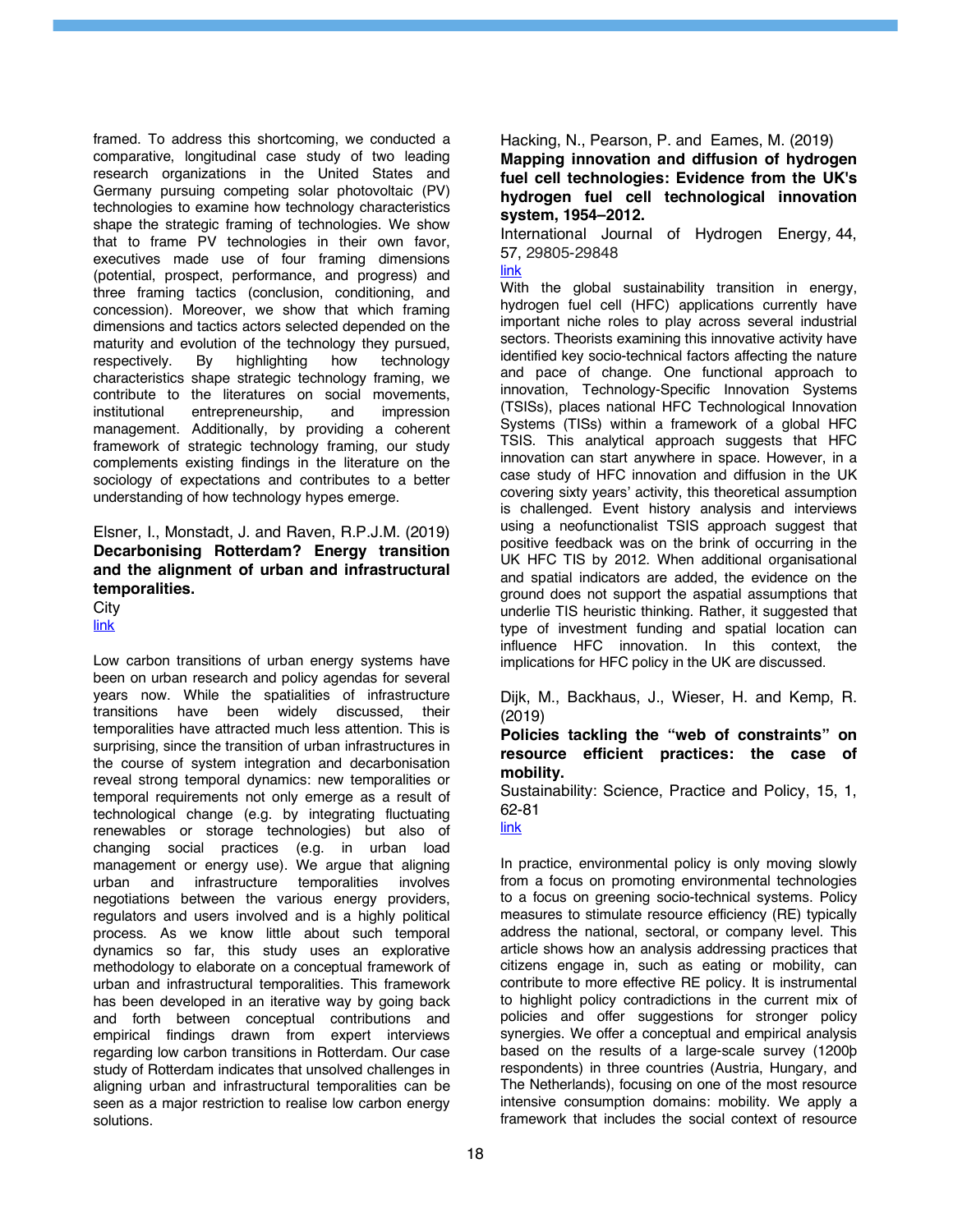consumption, addressing how practices that citizens engage in are shaped by both "collective" physical infrastructures, the business models of products, social meanings, and regulatory incentives, and also by "individual" knowledge and skills, values, and financial capabilities. Our "web of constraints" perspective on RE highlights the interrelatedness of individual actor and collective factors. It is instrumental for an integrative policy discussion, addressing a range of factors hindering RE, anticipating policy contradictions, to capitalize on synergies.

#### Andersen, A.D. and Markard, J. (2020)

Multi-technology interaction in socio-technical transitions: How recent dynamics in HVDC technology can inform transition theories Technological Forecasting & Social Change, in press

link

Studies of socio-technical transitions have often focused on niche emergence or on the interaction of niche and regime technologies in a 'single-sector' setting. Such analyses are particularly important in the early stages of transitions, when there is a primary interest in developing novel technologies. In later phases, transitions do not only involve multiple technologies but also multiple sectors, which means that the complexity of technology dynamics increases. We want to improve established frameworks—technological innovation systems and the multi-level perspective—to account for such phenomena. We study HVDC technology, which is a mature technology for electricity transmission that has remained in a niche for decades but recently gained new momentum as the ongoing transition in the electricity sector accelerated. Our case highlights: i) the importance of multi-technology interaction within and across sectors, ii) an important role for innovating incumbents responding to these dynamics, and iii) an increasing relevance of multi-technology interactions and organizational responses in advanced stages of transitions. To guide our analysis, we introduce a novel multi-technology map. Such a tool can be useful to complement existing frameworks.

### Sovacool, B.K. and Griffiths, S. (2020)

### The cultural barriers to a low-carbon future: A review of six mobility and energy transitions across 28 countries.

Renewable & Sustainable Energy Reviews, in press

This review focuses on how culture can complicate and impede attempts at promoting more efficient, more sustainable, and often more affordable forms of mobility as well as energy use in homes and buildings. In simpler terms: it illustrates the cultural barriers to a low-carbon, low-energy future across 28 countries. Rather than focus on energy supply, it deals intently with energy end-use, demand, and consumption. In terms of low-carbon transport and mobility, it examines the cultural barriers to aggressive driving, speeding, and eco-driving; automated vehicles; and ridesharing and carpooling. In terms of cooking and building energy use, it examines the cultural barriers to solar home systems, improved cookstoves, and energy efficient heating, cooling, and hot water practices. For each case, the review synthesizes a wide range of studies showing that culture can operate as a salient but often unacknowledged barrier to low-carbon transitions as well as sustainability transitions more generally. The paper concludes with recommendations aimed at catalyzing the effectiveness and efficiency with which policymakers, researchers and practitioners are able to research, develop, demonstrate and deploy culturally appropriate technologies and policies for a low-carbon transition.

Sovacool, B.K., Martiskainen, M., Hook, A. and Baker, L.H. (2020)

Beyond cost and carbon: The multidimensional co-benefits of low carbon transitions in Europe. Ecological Economics*,* 169,106529, 1-19 link

The paper explores the myriad potential benefits of four low-carbon transitions beyond those in the environmental or economic domain. Drawn from a rich set of original mixed methods data—across expert interviews, focus groups, and public internet forums—we examine the presumed multidimensional, qualitative cobenefits to nuclear power in France, solar photovoltaics in Germany, electric vehicles in Norway, and smart meters in Great Britain. We catalogue 128 identified prospective co-benefits to these four European lowcarbon transitions, 30 for nuclear power, 30 for solar photovoltaic panels, 26 for electric vehicles and 42 for smart meters. Tellingly, 37 of these collective benefits are identified as economic and 14 environmental, but the remaining ones illustrate a broader spectrum of technical benefits (31 in total), social benefits (30 in total) and political benefits (16 in total). After presenting this body of evidence, the paper then discusses these benefits more deeply in terms of complementarity, temporality, scale, actors, and incumbency. We conclude with insights for energy and climate research and policy more broadly.

Kotilainen, K., Aalto, P., Valta, J., Rautiainen, A., Koko, M. and Sovacool, B.K. (2019)

From path dependence to policy mixes for Nordic electric mobility: Lessons for accelerating future transport transitions. Policy Sciences, 52, 573-600

link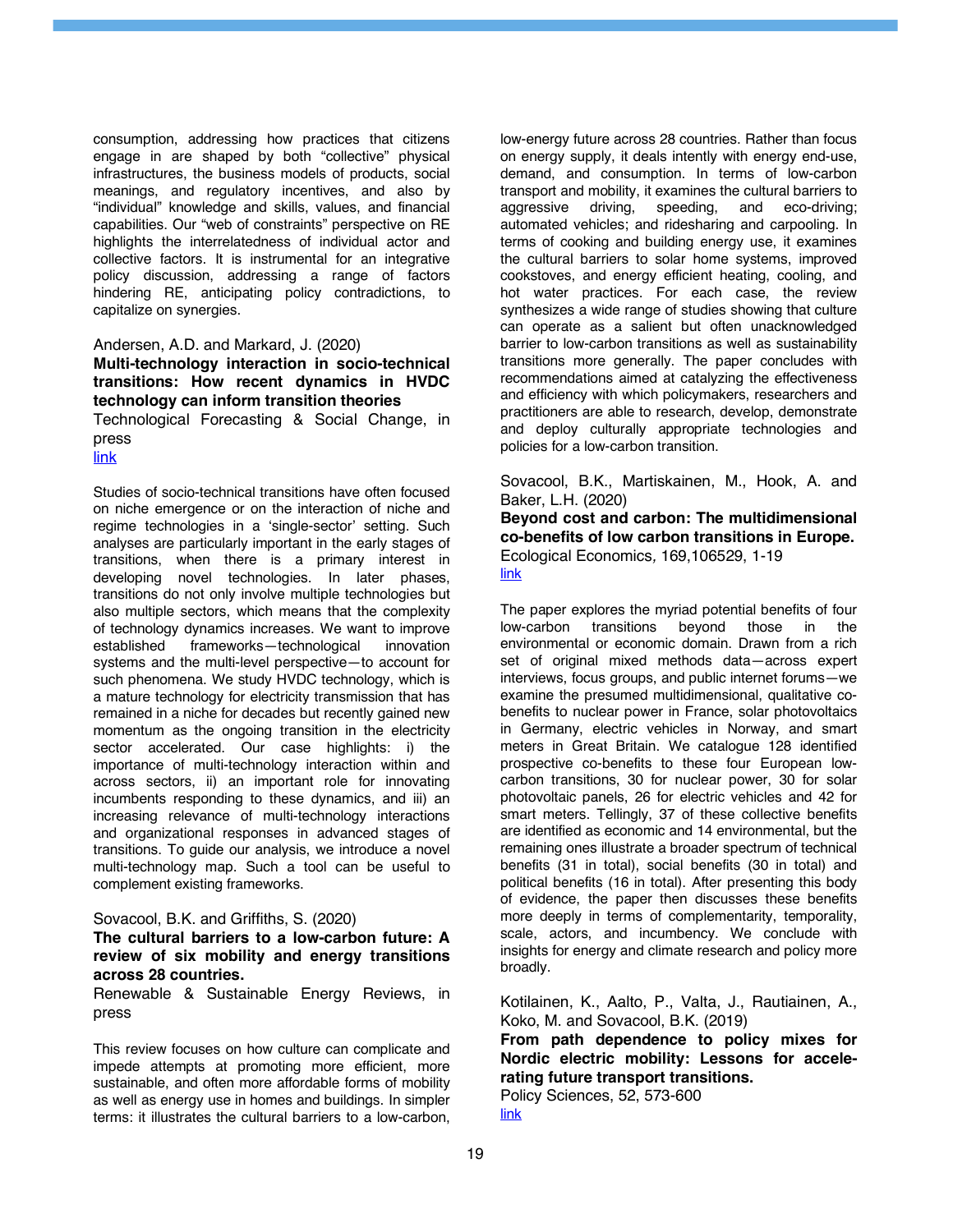We examine the problem of how to accelerate policies related to electric vehicles (EVs) in the Nordic countries Denmark, Finland, Norway and Sweden. These four Nordic countries represent an interesting collection of cases by virtue of having common decarbonization targets extending to the transport sector, interlinked electric energy systems and a joint electricity market largely based on low-carbon energy while they are open societies bent on innovation, making them well adaptable to a transition toward electric mobility. Our analytical framework drawing from transition research, lock-in and path dependency and institutionalism enables us to discern technological, institutional and behavioral mechanisms which can have both constraining and enabling effects vis-à-vis this transition by means of shaping national socio-technical systems and regimes. On this basis, we also discuss how to develop policies accelerating the transition. We find that the incumbent industries can shape policy choice through the lock-in into institutional inter-dependencies. The accumulation of social and material features, and vested interests of actors, for its part can maintain regime level inertia, impeding the transition. Yet, technological lock-in can also enable EVs, by means of learning effects from technologically interrelated wind energy projects and available infrastructure in buildings that support the EV charging needs. Overall, the complexity of path-dependent mechanisms embedded in the dominant regimes, together with the diversity of emerging policy mixes, demands attention both on the technologies and broader socio-technical systems in order to properly assess the prospects of transition toward electric mobility.

### Sovacool, B.K. (2019)

### Toxic transitions in the lifecycle externalities of a digital society: The complex afterlives of electronic waste in Ghana.

Resources Policy, 64, 101459, 1-21 link

This study examines the contours of electronic waste ("e-waste") governance in Ghana, one of the top five importers of e-waste in the world, as well as the site of one of the most intensive e-waste scrapyards in the world, Agbogbloshie. At Agbogbloshie, despite the intentions of national Ghanaian regulations and hazardous waste laws, most e-waste is untreated or crudely processed via burning or acid baths. These practices release dioxins, furans, and heavy metals into the environment, invariably harming scrapyard workers, their families, and the greater urban community of Accra. However, the scrapyard also provides a critical source of livelihood for some of Ghana's most poor, vulnerable, and unskilled migrants. The aim and objective of this study is to humanize the conundrums and challenges that e-waste invokes in places such as Ghana. Based on extensive and original field research—including expert interviews, community interviews with scrapyard workers and families, and naturalistic observation at waste sites and other parts of the e-waste supply chain—this study asks: What benefits has e-waste brought communities in Ghana? What risks has it created? And, critically, what policies need implemented to make e-waste more sustainable? It documents ten ostensible benefits of ewaste alongside ten very real and growing risks. Then, it identifies a concert of fifteen different policy recommendations as well as four research gaps. It concludes by emphasizing the duality of the e-waste phenomenon and e-waste policy, and by underscoring the political economy dynamics of e-waste activities and practices.

Sovacool, B.K., Baker, L., Martiskainen, M. and Hook, A. (2019)

### Processes of elite power and low-carbon pathways: Experimentation, financialisation, and dispossession.

Global Environmental Change, 59, 101985, 1-14 link

What is a low-carbon pathway? To many, it is a way of mitigating climate change. To others, it is about addressing market failure or capturing the co-benefits attached to low-carbon systems, such as jobs or improved health. To still others, it represents building adaptive capacity and resilience in the face of climate change. However, these interpretations can fail to acknowledge how pathways of low-carbon transitions can also become intertwined with processes and structures of inequality, exclusion and injustice. Using a critical lens that draws from a variety of disciplines, this article explores three ways through which responses to climate change can entrench, exacerbate or reconfigure the power of *elites*. As society attempts to create a lowcarbon society, including for example via coastal protection efforts, disaster recovery, or climate change mitigation and renewable energy, these efforts intersect with at least three processes of elite power: experimentation, financialisation, and dispossession. Experimentation is when elites use the world as a laboratory to test or pilot low-carbon technologies or policy models, transferring risks yet not always sharing benefits. Financialisation refers to the expansion and proliferation of finance, capital, and financial markets in the global economy and many national economies, processes of which have recently extended to renewable energy. Dispossession is when elites use decarbonisation as a process through which to appropriate land, wealth, or other assets (and in the process make society more majoritarian and/or unequal). We explore these three themes using a variety of evidence across illustrative case studies, including hard and soft coastal protection measures (Bangladesh, Netherlands), climate risk insurance (Malawi), and renewable energy auctions and associated mechanisms of finance and investment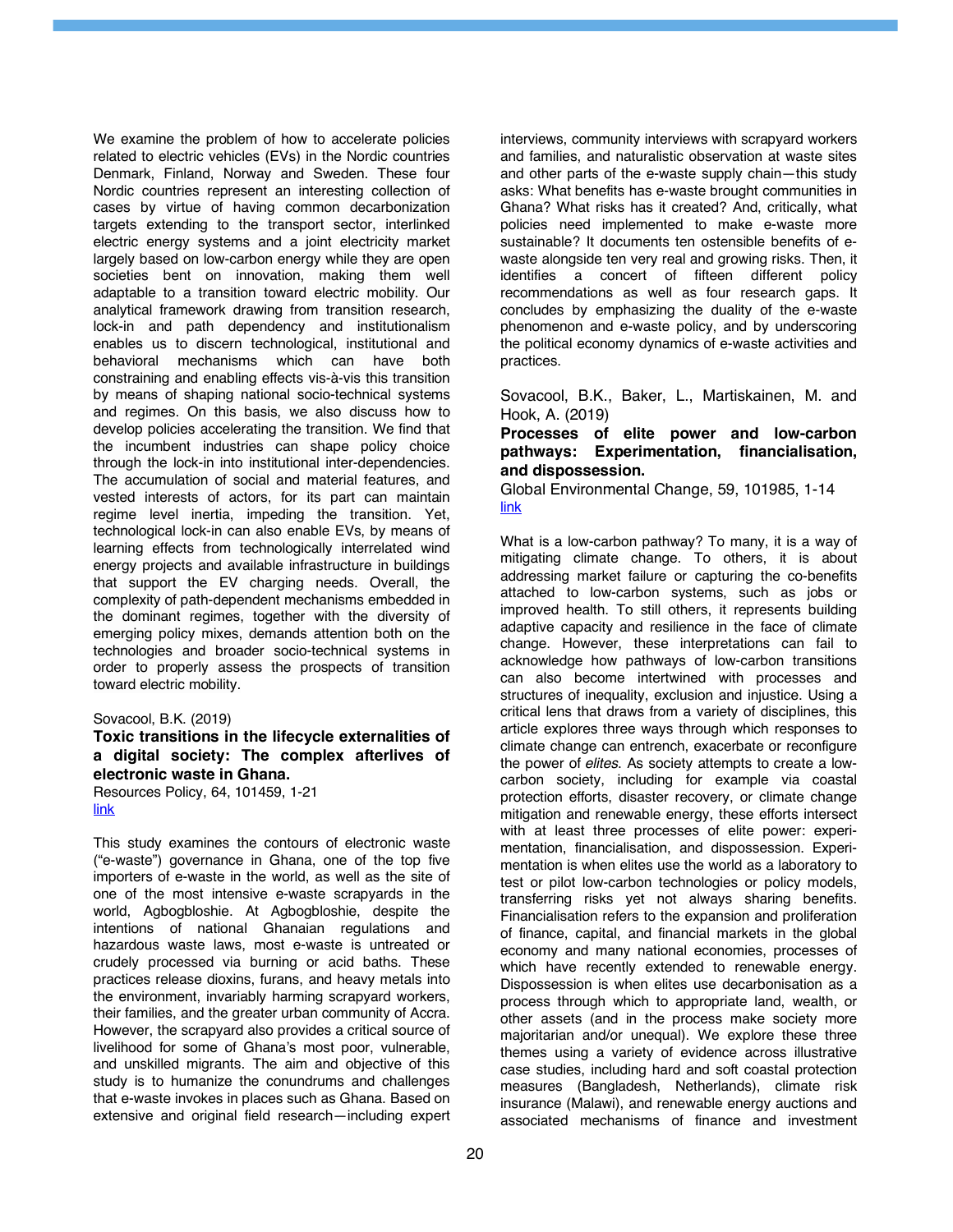(South Africa and Mexico).

Sovacool, B.K. and Yazdi, A.H. (2019) Technological frames and the politics of automated electric Light Rail Rapid Transit in Poland and the United Kingdom. Technology in Society 59, 101190, 1-15

link

Light Rapid Transit (LRT) systems are often backed not only because they satisfy basic mobility functions, but because they can revitalize urban centers, affirm the legitimacy of state planners, support innovation and even cultivate an image of a city or region as progressive and modern. In this study, we argue that electrified, automated LRT systems can fulfill private functional frames, private symbolic frames, societal functional frames, and societal symbolic frames. In particular, we argue that light rail can fulfill private functional frames (making passengers feel safe, offering a cheap and efficient mode of transport), private symbolic frames (signifying political identity or exclusionary planning), societal functional frames (environmental stewardship), and societal symbolic frames (such as modernism or innovativeness, or the lack of it). Essentially, these frames encompass not only what light rail is and does, but what it means and represents, and even some of its failures and challenges. The article then identifies ten specific frames associated with two case studies of automated light rail systems, the established Docklands Light Rail (DLR) in the United Kingdom, and the emerging Personal Rapid Transit (PRT) in Poland. We find that the DLR is not only a vital part of meeting (functional) demand for mobility, it is innovative and exciting to ride, legitimation of a conservative approach to project development, a social injustice (to some), an environmentally friendly alternative to cars, and a perceived magnet for global investment into the greater Docklands area. Similarly, the PRT is not only a reliable and safe mode of transit, but also a technical marvel, a monopoly breaking symbol, a clean and sustainable form of mobility, and a reflection of either progressive Polish innovation and entrepreneurship, or enduring failure.

Sovacool, B.K. and Brisbois, M.C. (2019)

### Elite power in low-carbon transitions: A critical and interdisciplinary review.

Energy Research & Social Science, 57, 101242, 1- 10

link

Modern energy systems have tended towards centralized control by states, and national and multinational energy companies. This implicates the power of elites in realizing low-carbon transitions. In particular, low-carbon transitions can create, perpetuate, challenge, or entrench the power of elites. Using a critical lens that draws from geography, political science, innovation studies, and social justice theory (among others), this article explores the ways in which transitions can exacerbate, reconfigure or be shaped by "elite power." It does so by offering a navigational approach that surveys a broad collection of diverse literatures on power. It begins by conceptualizing power across a range of academic disciplines, envisioning power as involving both agents (corrective influence) and structures (pervasive influence). It then elaborates different types of power and the interrelationship between different sources of power, with a specific focus on elites, including conceptualizing elite power, resisting elite power, and power frameworks. The Review then examines scholarship relevant to elite power in lowcarbon transitions—including the multi-level perspective, Michel Foucault, Antonio Gramsci, Anthony Giddens, Karl Marx, and other contextual approaches—before offering future research directions. The Review concludes that the power relations inherent in lowcarbon transitions are asymmetrical but promisingly unstable. By better grappling with power analytically, descriptively, and even normatively, socially just and sustainable energy futures become not only more desirable but also more possible.

Sovacool, B.K., Hook, A., Martiskainen, M. and Baker, L.H. (2019)

The whole systems energy injustice of four European low-carbon transitions.

Global Environmental Change, 58, 101958, 1-15 link

The need for multi-scalar analysis of energy and lowcarbon systems is becoming more apparent as a way to assess the holistic socioeconomic and environmental impacts of energy transitions across a variety of scales and lifecycle stages. This paper conducts a whole systems energy justice analysis of four European lowcarbon transitions—nuclear power in France, smart meters in Great Britain, electric vehicles in Norway, and solar photovoltaic panels in Germany. It asks: in what ways may each of these transitions result in injustices that extend beyond communities and countries, i.e., across the whole system? It utilizes a mixed-methods research design based on 64 semi-structured research interviews with experts across all four transitions, five public focus groups, and the collection of 58 comments from twelve public internet forums to answer this question. Drawing inductively from these data, the paper identifies and analyzes 44 injustices spread across three spatial scales. *Micro* scale injustices concern immediate local impacts on family livelihood, community health and the environment. *Meso* scale injustices include nationalscale issues such as rising prices for electricity and gas or unequal access to low-carbon technology. *Macro* scale injustices include global issues such as the extraction of minerals and metals and the circulation of